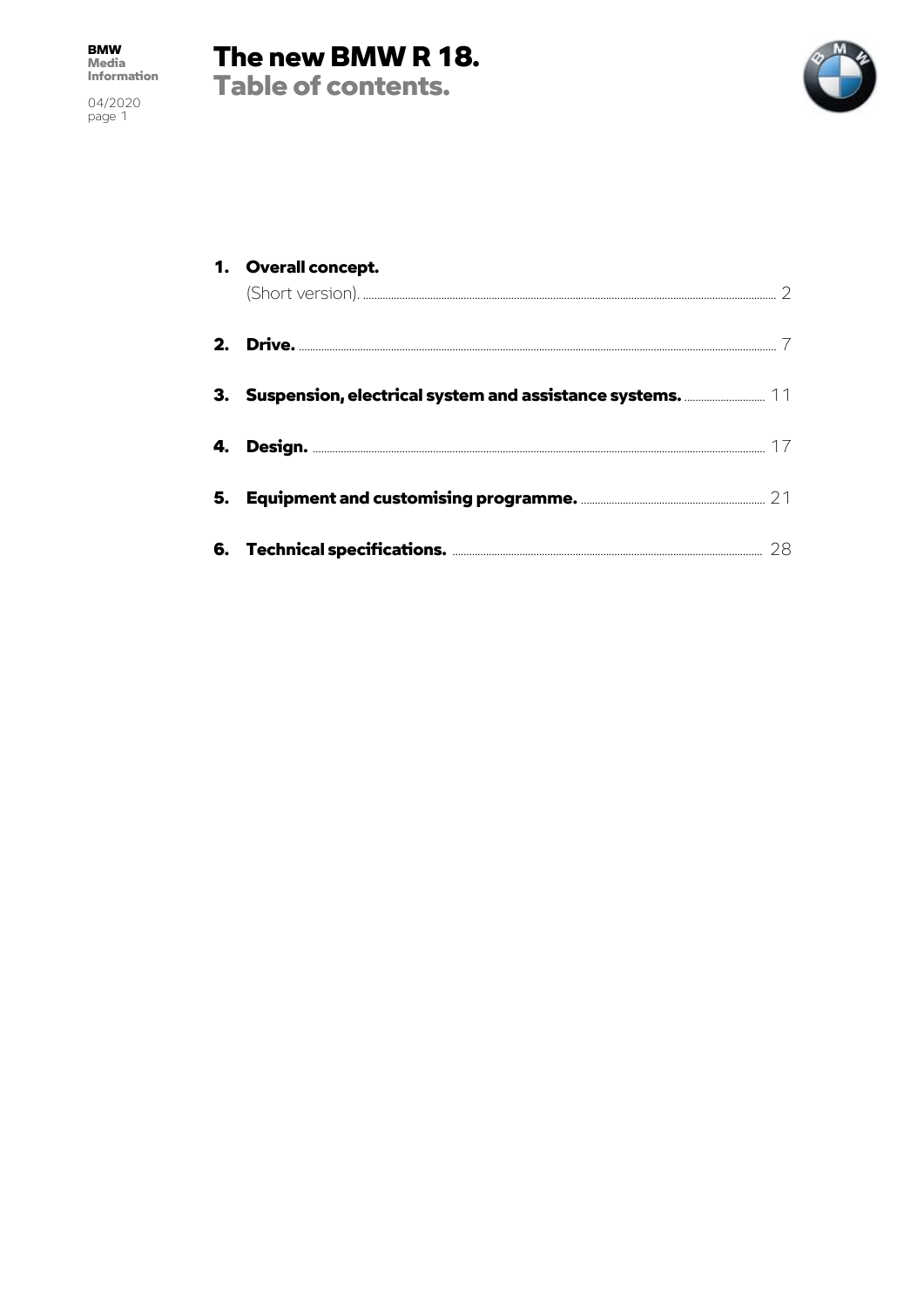### 1.Overall concept. Short version.





#### The new BMW R 18: supreme cruiser with historical roots.

With the new R 18, BMW Motorrad now enters the cruiser segment. Like no other BMW motorcycle before it, this model stands entirely in the tradition of historical BMW motorcycles – both technically and in terms of design style. It borrows from famous models such as the BMW R 5 both technologically and visually, shifting the focus back onto the motorcycle essentials: purist, no-frills technology and the boxer engine as the epicentre of riding pleasure, combined with "good vibrations". What is more, classic design is combined in the R 18 with clear-cut yet contemporary technology to create a fascinating overall concept – offering a riding experience that is as cultivated as it is emotional.

#### The most powerful BMW boxer engine of all time with abundant torque.

The centrepiece the new BMW R 18 is a newly developed 2-cylinder boxer engine – the "Big Boxer". Both its impressive appearance and its technology reflect a continuation of the traditional air-cooled boxer engines that have offered an inspiring riding experience since BMW Motorrad began production in 1923. The most powerful 2-cylinder boxer engine ever used in motorcycle series production has a displacement of 1 802 cc. The peak output is 67 kW (91 hp) at 4 750 rpm. From 2,000 to 4,000 rpm, over 150 Nm of torque is available at all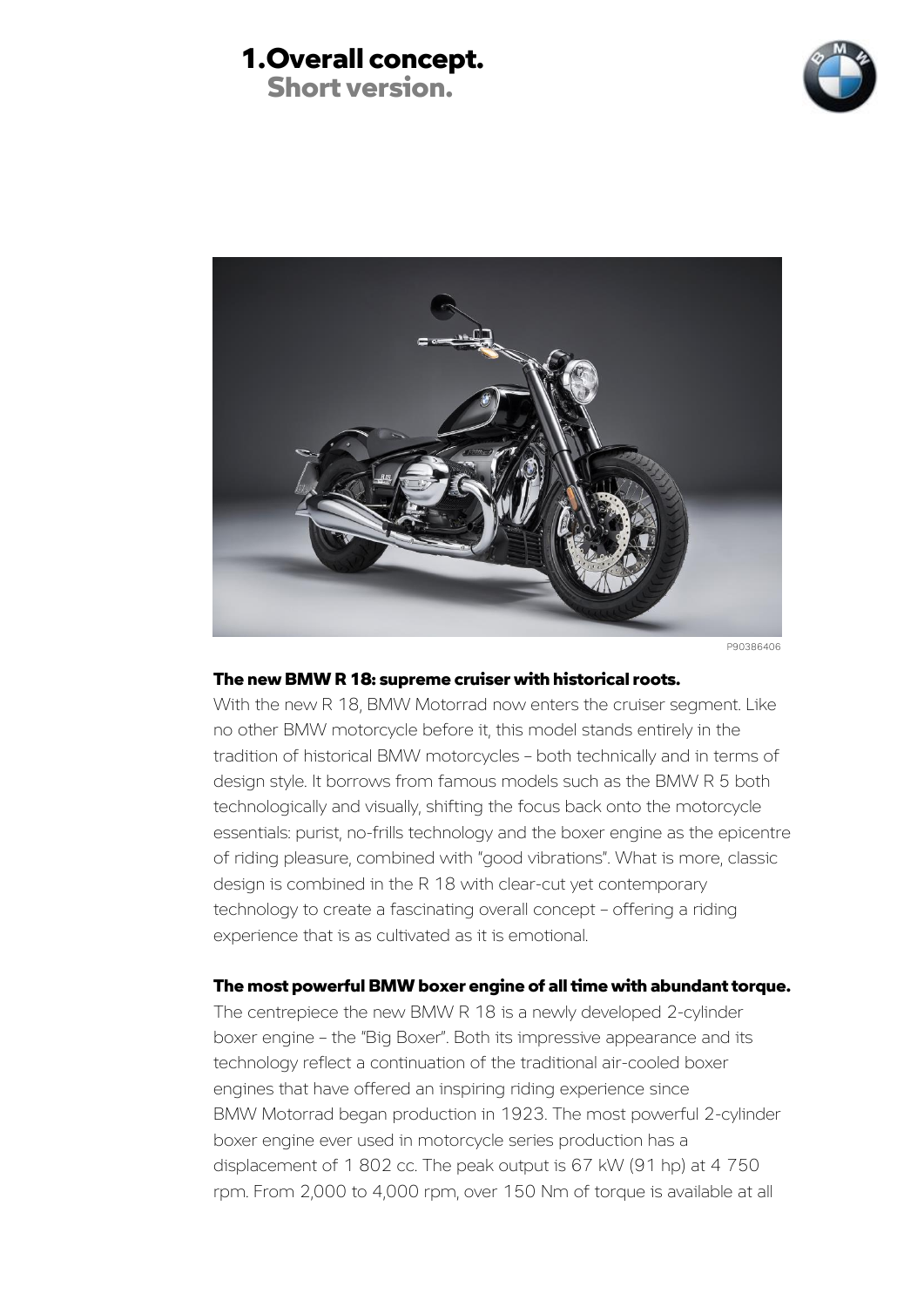times, and this elemental pulling power is combined with a full, resonant sound.

#### Double-loop steel tube frame and rear swingarm with enclosed axle drive in rigid-frame look.

The centrepiece of the suspension in the new R 18 is a double-loop steel tube frame. Its design perpetuates the longstanding BMW Motorrad tradition of this frame type. Outstanding manufacturing quality and a meticulous attention to detail is also evident in unapparent features such as the welded joints between the steel tubes and the cast or forged parts. Like the legendary BMW R 5, the rear swingarm – sporting a comparable design – surrounds the rear axle transmission in authentic style by means of bolted connections.

#### Telescopic fork with fork sleeves, cantilever suspension strut, wirespoked wheels and disc brakes.

The suspension elements of the new BMW R 18 deliberately dispense with electronic adjustment options. Instead, a telescopic fork and a directly mounted central suspension strut with travel-dependent damping and adjustable spring preload ensure superior wheel control and attractive suspension comfort. As in the legendary BMW R 5, the tubes of the telescopic fork are encased in fork sleeves. The fork tube diameter is 49 mm, while the suspension travel is 120 mm at the front and 90 mm at the rear. The new BMW R 18 braking system consists of a twin disc brake at the front and a single disc brake at the rear in conjunction with four-piston fixed callipers. Meanwhile the wire-spoked wheels ensure a supremely stylish appearance.

#### Harmonious ergonomics for optimum vehicle control.

In keeping with the BMW Motorrad philosophy, the new BMW R 18 features a laid-back positioning of the footrests – so-called "mid-mounted footpegs". This classic position behind the cylinders is not only typical of BMW, it also enables a relaxed and active riding position for optimum vehicle control.

### Three riding modes along with ASC and MSR for a high degree of riding pleasure and safety as standard. Reverse assist and Hillstart Control as ex factory options

The new R 18 also offers the three standard riding modes "Rain", "Roll" and "Rock" – unusual in this segment – so as to be able to adapt to individual rider preferences. The standard trim also includes ASC (Automatic Stability Control, disengageable), which ensures a high level of riding safety. In addition, the new R 18 is equipped as standard with engine drag torque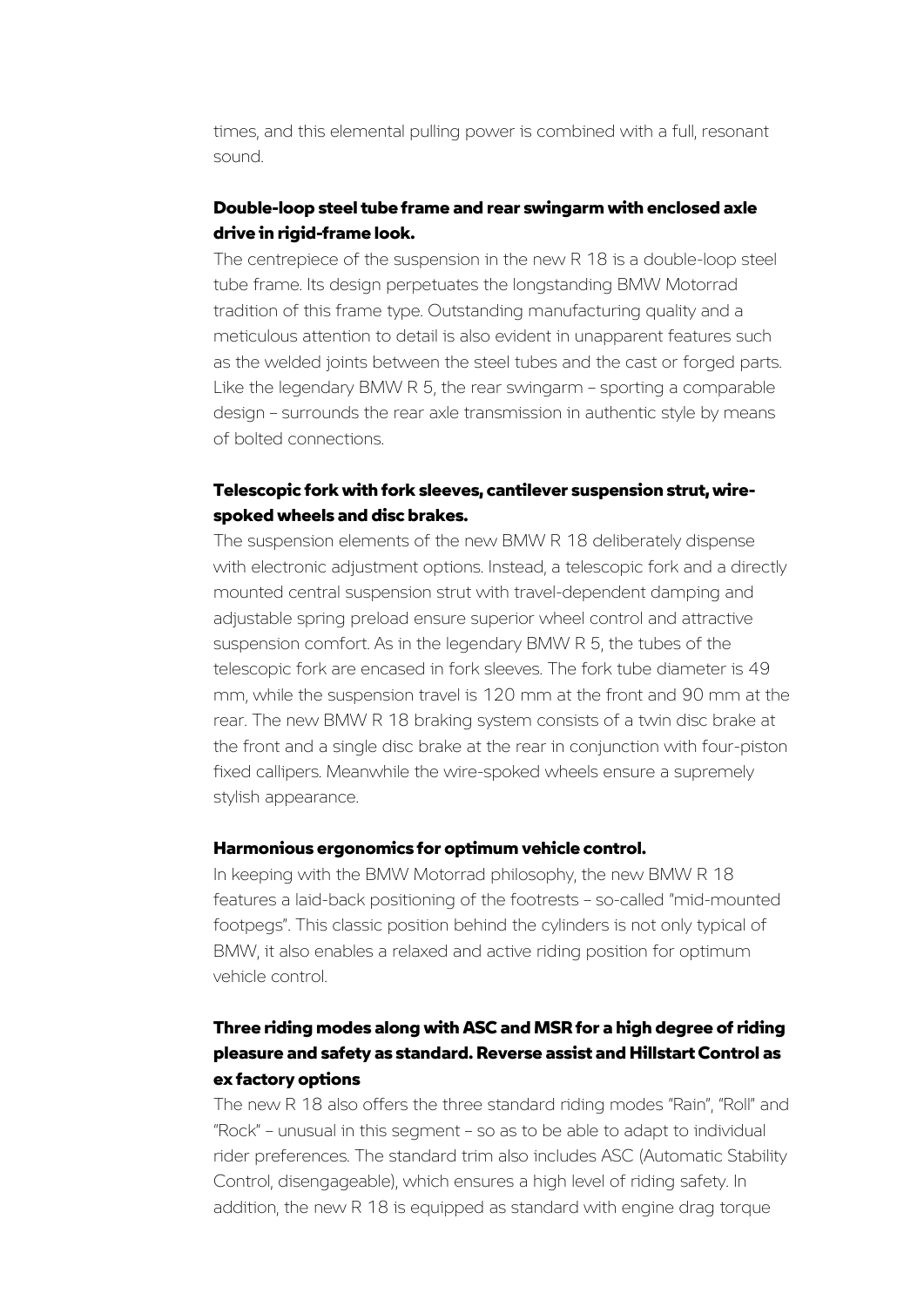control (MSR). Among other options, a reverse assist makes manoeuvring convenient, while the Hill Start Control function facilitates uphill starts.

### The new R 18: iconic style newly showcased, featuring a rigid-frame look, modern technology and authentic materials.

The R 18 masterfully transposes the iconic style of bygone times to the present day, retaining a purist design in numerous details that is mainly influenced by classics such as the BMW R 5. It is no coincidence that functional and stylistic elements such as the double-loop frame, the pear-drop tank, the open-running driveshaft and the pinstriped paintwork (ex factory option) are reminiscent of the legendary boxer dating back to 1936. The classic bodywork features of the R 18 are also made of metal – as befits an authentic classic. The suspension is likewise aptly reminiscent of the legendary R 5. Together with the double-sided swingarm and a cantilever suspension strut, the rigid-frame concept of the R 5 is perfectly transported into the modern age in visual terms.

#### The R 18 First Edition: exclusive look in paint and chrome.

The new R 18 will be offered worldwide as an exclusive R 18 First Edition right from launch, with a standard model reserved additionally for certain markets. It combines the R 18 look with exclusive equipment features in a classic black finish with white pinstriped paintwork. Other highlights include numerous chrome surfaces, a seat badge and a "First Edition" chrome clasp on the side covers.

#### Conversion-friendly design as a prerequisite for straightforward customising and optimum individualisation.

More so than virtually any other motorcycle, the new R 18 offers a highly conversion-friendly design – a focus even in the early design phases of the basic motorcycle layout. As a result it is equipped with an easily removable rear frame and a simple-to-dismantle painted part set. Carefully conceived attachment points for the hydraulic lines of the brake, clutch and cable harness likewise allow easy installation of higher or lower handlebars in conjunction with matching hydraulic lines and cable harnesses. In addition, the visible valve covers (cylinder head covers) and the belt cover (engine housing cover) are designed in such a way that they are located outside the oil chamber, making them very easy to change.

### Customising parts and Roland Sands design collections "Machined" and "2-Tone Black" for the new R 18.

The BMW Motorrad equipment range offers a maximum selection of individualisation options with which to adapt the R 18 to personal taste and preferences. The wide range of different parts available from the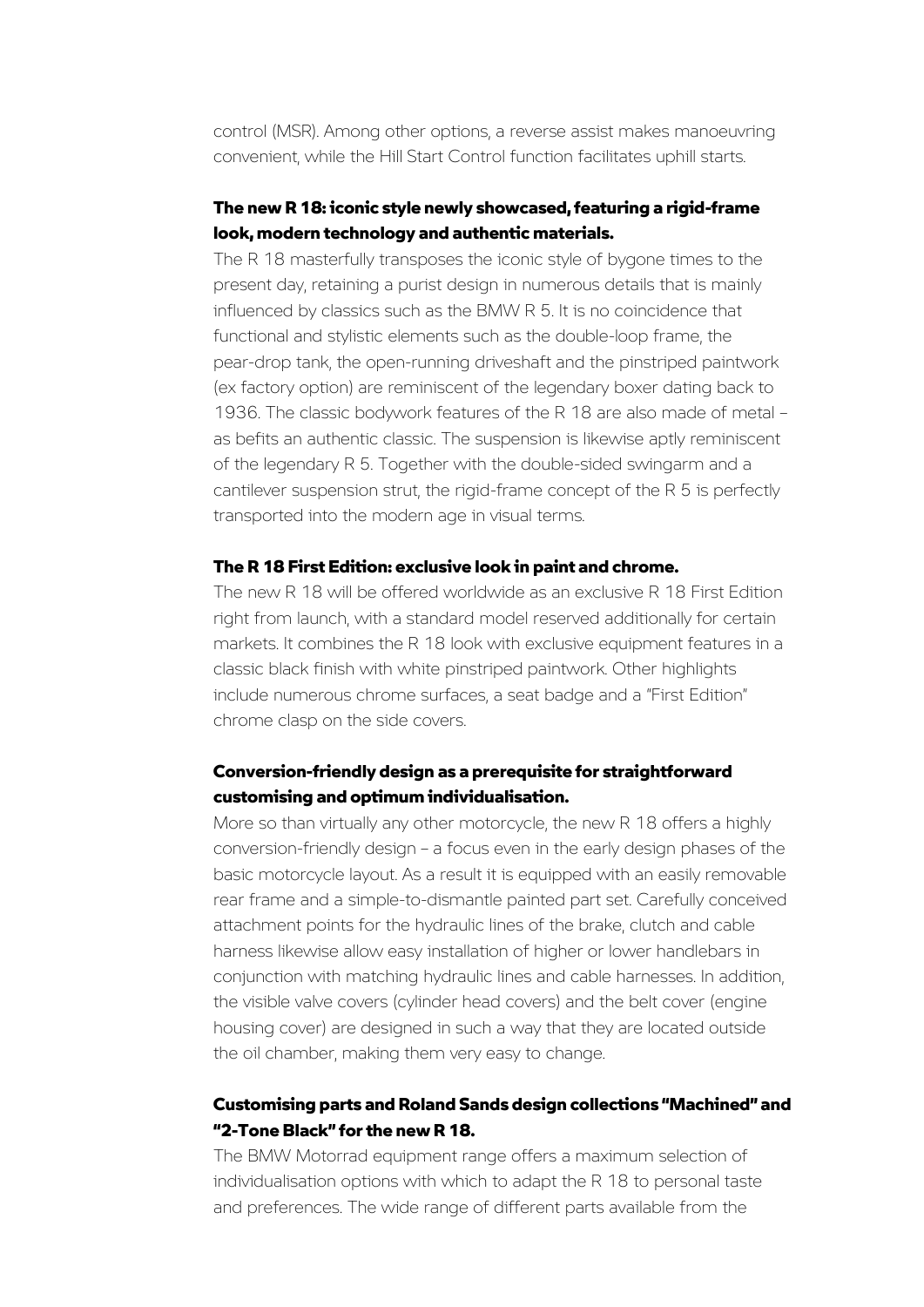programme of Original BMW Motorrad Accessories allows individual customising that significantly alter the character of the R 18. For the market launch of the new R 18, two different design collections of milled aluminium parts are available, created in collaboration with Roland Sands Design: "Machined" and "2-Tone-Black".

#### Co-branding with famous brands: BMW and Mustang seats as well as BMW and Vance & Hines exhaust systems "Made in USA".

For the accessories and customising programme of the new R 18, BMW Motorrad is collaborating with Roland Sands Design and several well-known suppliers including US manufacturer Mustang Seat to offer different versions of high-quality hand-made seats. In addition the customising potential for the exhaust systems in cooperation with Vance & Hines is no less creative.

#### The highlights of the new BMW R 18:

- Iconic style blending modern technology with authentic materials.
- Biggest ever BMW boxer engine with a capacity of 1 802 cc.

• Output 67 kW (91 hp) at 4 750 rpm, maximum torque 158 Nm at 3 000 rpm.

- More than 150 Nm available at all times from 2 000 to 4 000 rpm.
- Exposed drive-shaft based on the classic role model.
- Elaborately crafted double-loop steel tube frame.
- Rear swingarm with enclosed axle drive in rigid-frame design.

• Telescopic fork with sleeves and cantilever suspension strut featuring travel-dependent damping.

- Harmonious ergonomics for relaxed riding and optimum control.
- Disc brakes front and rear, with wire-spoked wheels.
- State-of-the-art LED lighting technology, classically interpreted.

• Adaptive turning light for even better illumination of the road when cornering as an ex factory option.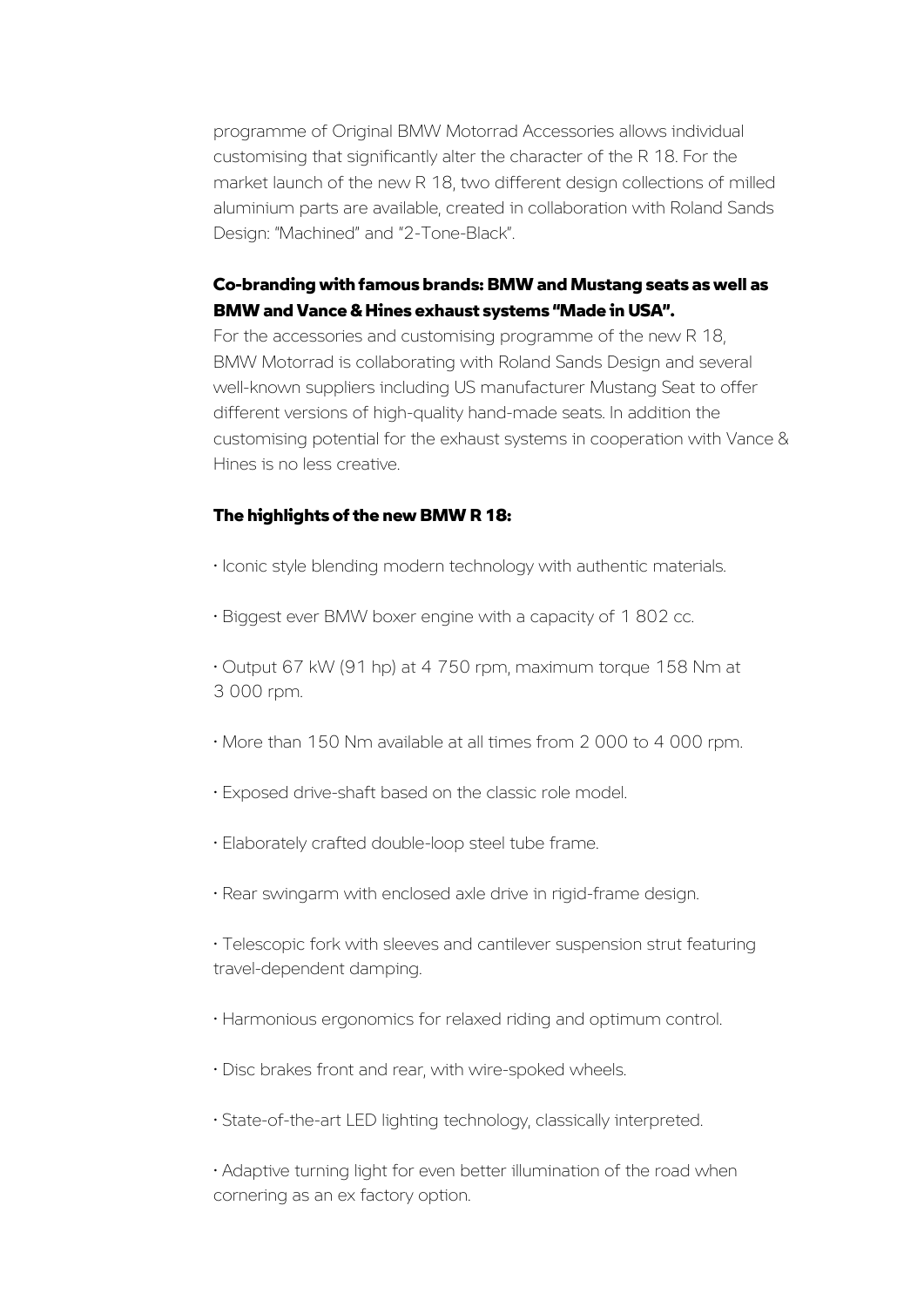- Classically designed circular instrument with integrated display.
- Keyless Ride for convenient function activation by remote control.
- Three standard riding modes, ASC and MSR.

• Reverse assist for convenient manoeuvring and Hill Start Control for easy hill starts as ex factory options.

• The R 18 First Edition: exclusive look in paint and chrome.

• Extensive range of optional extras and Original BMW Motorrad Accessories as well as a cool Ride & Style Collection.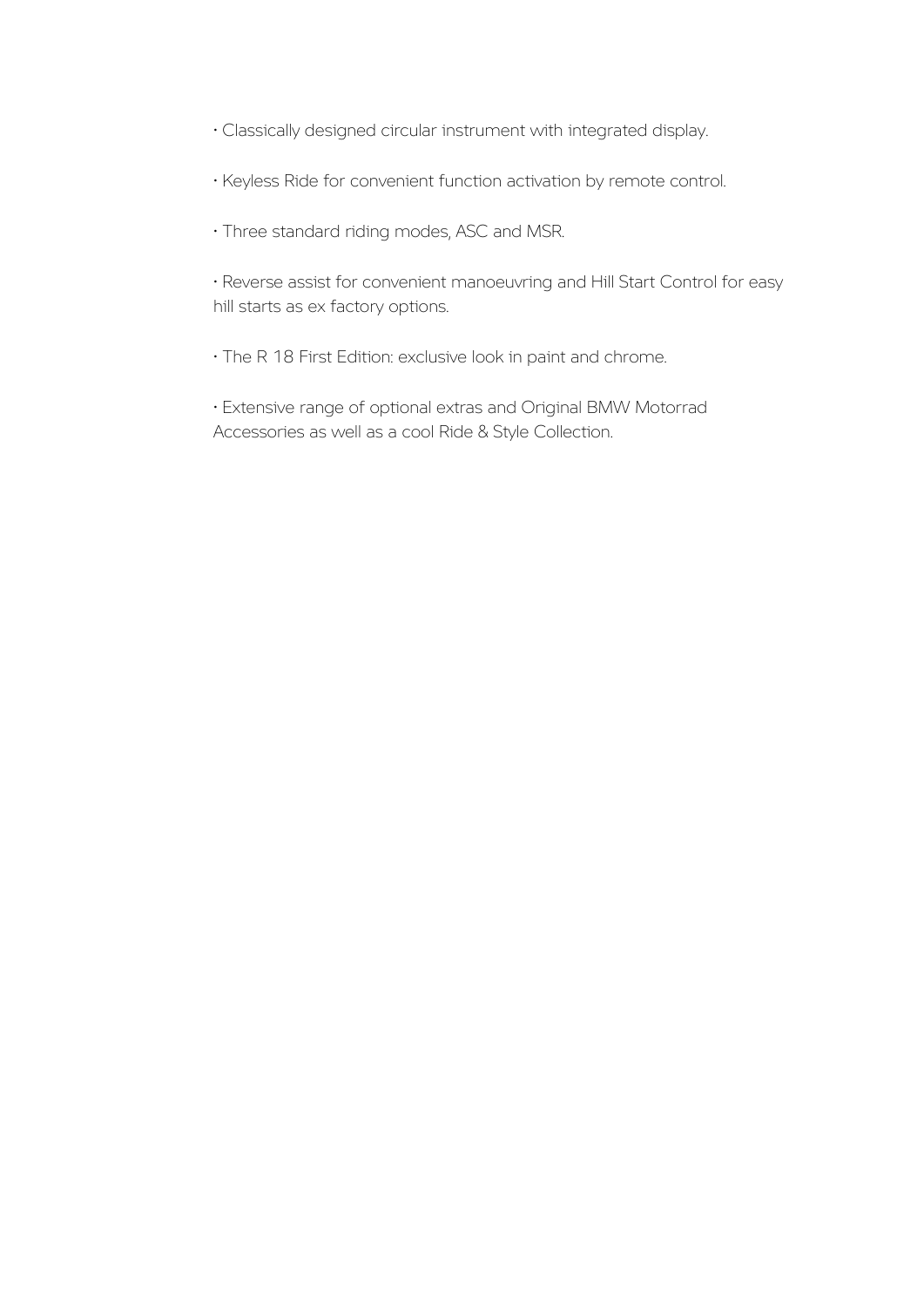## 2. Drive.

#### The most powerful BMW boxer engine of all time with historical roots and abundant torque.

The new BMW R 18 is all about motorcycling in its purest form: instinct over mind, technology not for its own sake but as a way of creating powerful emotion. The BMW Motorrad Concept R 18 already made its debut with this message at the Concorso d'Eleganza Villa d'Este in May 2019: now the R 18 series version enriches the BMW Motorrad Heritage World of Experience as a highly expressive return to the core of the BMW Motorrad brand – the boxer engine.

The centrepiece of the new BMW R 18 is a completely newly developed 2-cylinder boxer engine – the "Big Boxer". Not only in terms of its impressive outward appearance but also from a technical point of view, the new "Big Boxer" ties in with the traditional boxer engines that were



P90386424

synonymous with motorcycles from Munich and Berlin-Spandau for around 70 years, from the beginning of BMW Motorrad production in 1923 through to the appearance of the air/oil-cooled successor: these were engines with a clear-cut design, created for optimum reliability and ease of maintenance, and featuring logically arranged yet high-performance technology.

With its OHV valve drive along with a separate engine and transmission housing, the new "Big Boxer" has the same structural features that distinguished the very first BMW Motorrad boxer engine, which at that time had laterally controlled valves. The highest-capacity twin-cylinder boxer engine ever to be used in motorcycle series production is a 1 802 cc engine, resulting from a 107.1 mm bore and 100 mm stroke. The engine output is 67 kW (91 hp) at 4 750 rpm. The maximum torque of 158 Nm is already available at 3 000 rpm, with more than 150 Nm available at any time from 2 000 to 4 000 rpm.

This ensures enormous pulling power and – in conjunction with a generously sized flywheel mass – exemplary running smoothness as well.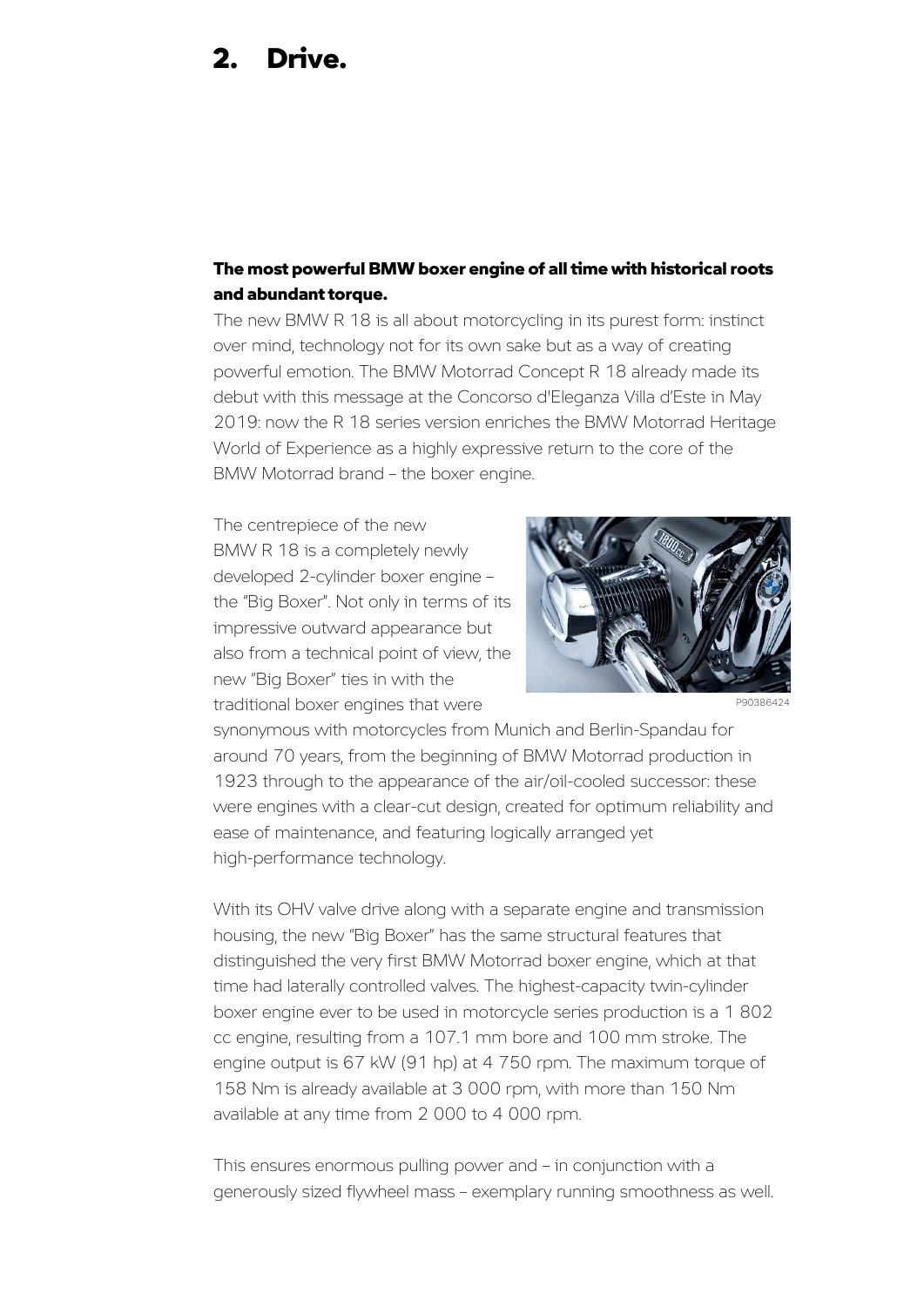These are the crucial benefits of this level of power and torque during riding. The maximum engine speed is 5 750 rpm, while the idling speed is 950 rpm.

#### Air/oil cooling, vertically split engine housing and triple plain bearing crankcase.

The new "Big Boxer" is air/oil cooled, has large ribbed cylinders and cylinder heads and weighs 110.8 kg including gearbox and intake system. It has a vertically split aluminium engine housing.

Unlike the classic air-cooled 2-valve boxer engines made by BMW Motorrad, the Big Boxer crankshaft, forged from hardened and tempered steel, has an additional main bearing at the centre. This was necessary due to the large cylinder volume in order to prevent undesirable bending vibrations of the crankshaft.

Like the crankshaft, the two connecting rods with I-shaft are mounted on plain bearings and are also forged from hardened and tempered steel. They accommodate cast aluminium pistons with two compression rings and an oil wiper ring. The running surface of the light metal cylinders is coated with NiCaSil.

Lubricating and cooling oil is supplied by a wet sump lubrication system with a two-stage oil pump via sleeve-type chain driven by the crankshaft.

### Classic OHV valve drive with two camshafts as in the legendary R 5 and R 51/2 combined with modern 4-valve technology and dual ignition.

Although the new "Big Boxer" has four valves, dual ignition, a modern combustion chamber design, intake manifold injection and the BMS-O engine management system for the best possible torque as well as optimum fuel consumption and emissions, it uses the classic OHV configuration for its valve drive – as was the practice pursued by BMW Motorrad over a period of some 70 years.



BMW R 5 from 1936. P90386332

When developing the valve drive for the "Big Boxer" – and in keeping with the Heritage concept – BMW Motorrad engineers were inspired by a very special engine design in the history of BMW Motorrad: the 2-cylinder boxer engine of the R 5/R 51 (1936 – 1941) and R 51/2 (1950 – 1951), the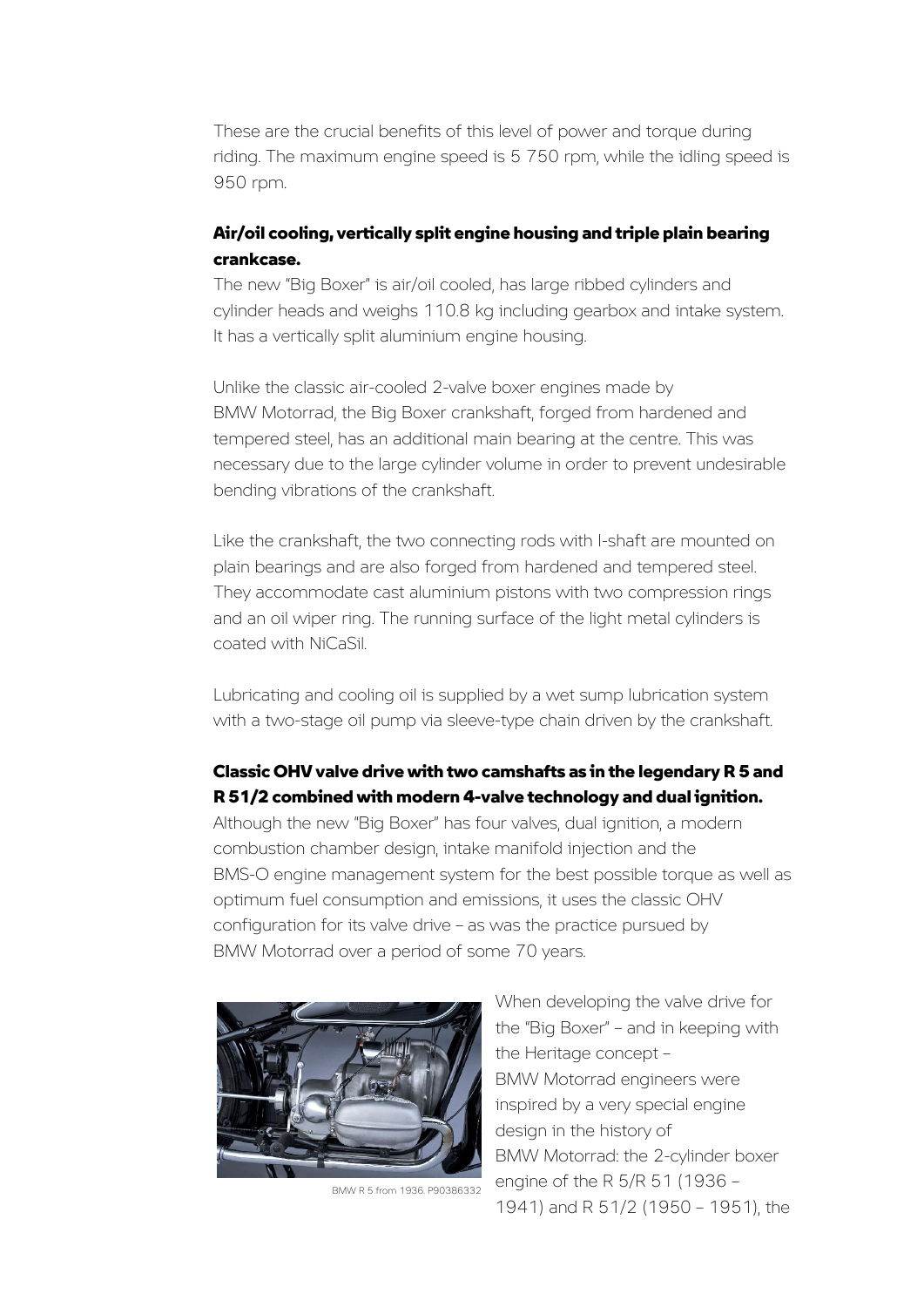latter having been the first BMW motorcycle with a boxer engine after the Second World War. In contrast to other OHV designs by BMW Motorrad, this engine – highly valued by connoisseurs – has two camshafts driven by the crankshaft via a sleeve-type chain.

As in the historical role model, the two camshafts are also positioned to the left and right above the crankshaft in the "Big Boxer". The advantage of this "twin camshaft boxer" is the shorter pushrods. This arrangement reduces the moving masses, decreases deflection and minimises the linear expansion of the push rods. A generally stiffer valve drive with improved control precision and higher speed stability is the result of this more elaborate construction.

### Fork rocker arm and manually adjustable valve clearance compensation via adjusting screws as in the traditional BMW boxer role model.

In the traditional BMW Motorrad boxer design, the two pushrods actuate one pushrod per cylinder side for the intake and one for the exhaust side, guided in a sealed pushrod tube on the top of the cylinders. The two intake and exhaust valves in the cylinder head are actuated in pairs via fork toggle levers.

Here, valve clearance compensation is not effected by means of hydraulic elements – as was the case in most classic air-cooled BMW 2-valve boxers for decades – but via one adjusting screw with a lock nut for each valve. As was formerly the case in the classic 2-valve boxers, valve clearance adjustment (0.2 – 0.3 mm) in the R18 "Big Boxer" is also achieved very easily. The valves are made of steel, with a disc diameter of 41.2 mm on the inlet side and 35 mm on the outlet side. The valve angle is 21 degrees on the inlet side and 24 degrees on the outlet side.

### Constant mesh 6-speed transmission and self-reinforcing single-plate dry clutch with anti-hopping function.

As in most BMW Motorrad boxer engines for decades (with the exception of vertical-flow, air/water-cooled boxers since 2012), a single-disc dry clutch transmits the torque generated by the engine to the transmission. For the first time it is designed as a self-reinforcing anti-hopping clutch, thereby eliminating unwanted rear wheel hop caused by engine drag torque in the event of hard downshifting.

The constant mesh 6-speed transmission is located in a dual-section aluminium housing and is designed as a 4-shaft transmission with helical gear pairs. The gearbox input shaft with lug dampers drives the two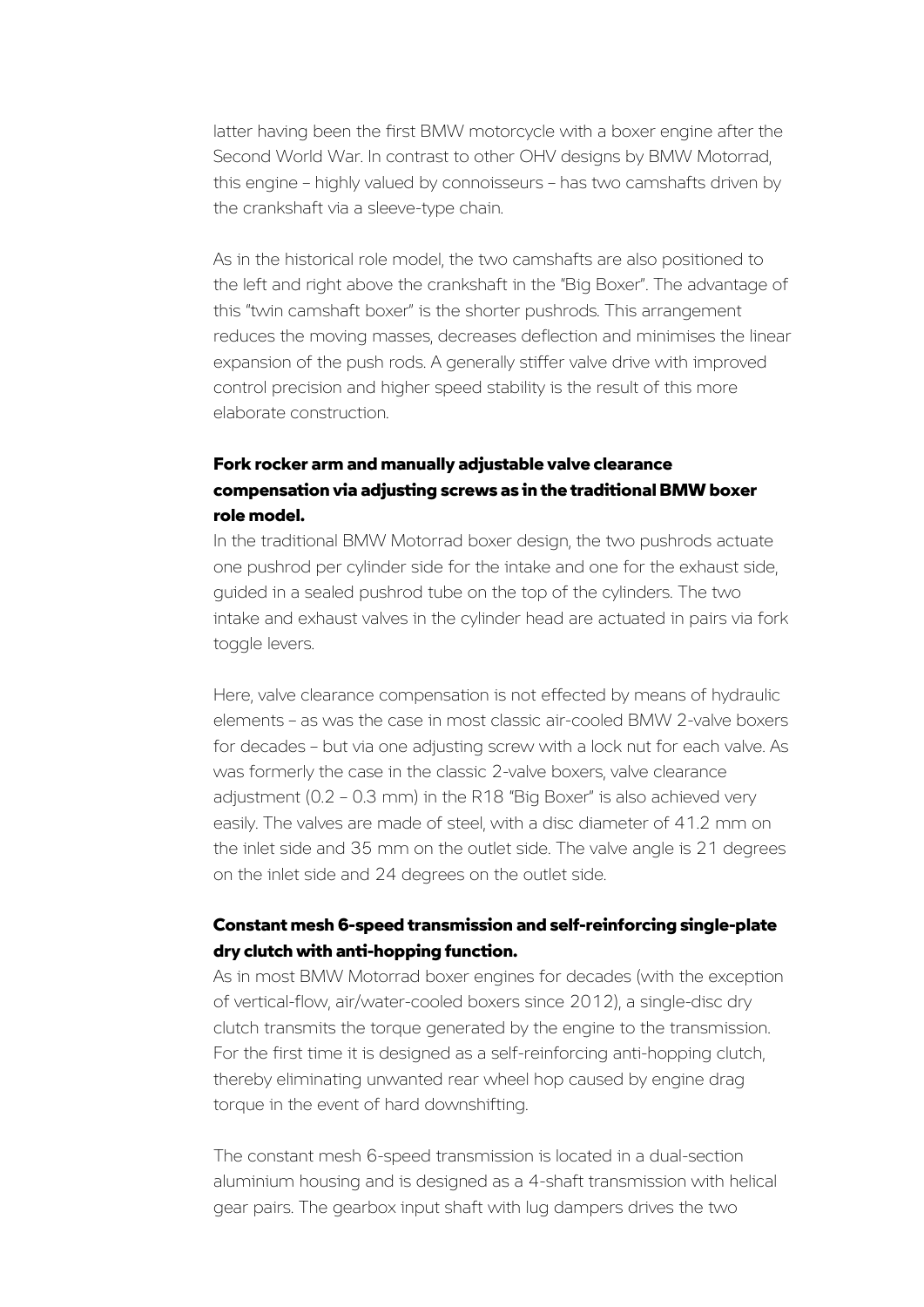gearbox shafts with the gear wheel pairs via a countershaft. A reverse gear is available as an optional extra. This is driven by an intermediate gear and an electric motor and can be shifted manually.

#### Exposed driveshaft based on the classic role model.

As in all BMW motorcycles with boxer engines, torque is transmitted from the gearbox to the rear wheel in the R 18 via a propeller-shaft or universalshaft drive with universal joint, shaft and rear-axle drive with bevel and ring gear. The driveshaft and universal joint are examples of fascinating classic motorcycle technology and are nickel-plated and open, as was commonly the case in BMW Motorrad models up to and including model year 1955. A so-called tripoid joint is applied on the gearbox side for the purpose of length compensation.



P90386427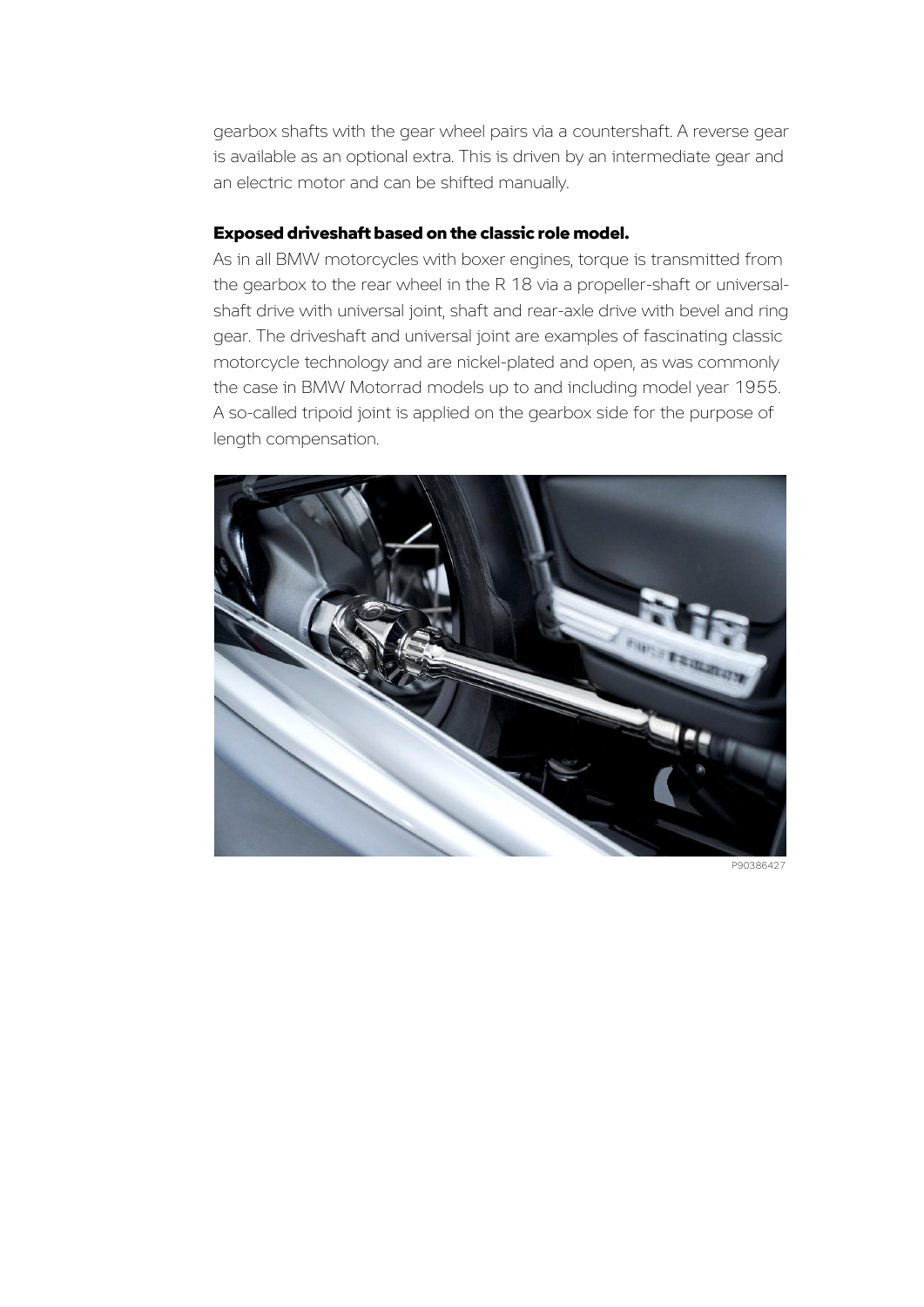

### Elaborately crafted double-loop steel tube frame and rear swingarm with enclosed axle drive in a rigid-frame, as in the legendary BMW R 5.

The centrepiece of the suspension in the new R 18 is a double-loop steel tube frame. Its design perpetuates the longstanding BMW Motorrad tradition of this frame type. Numerous cast and forged parts are exceptional in terms of both design and production technology, at the same time serving as positive-locking mounting elements for the frame tubes to be welded together. The two frame down tubes are each bolted together at four points.

Outstanding manufacturing quality and meticulous attention to detail is also evident in barely perceptible features such as the conical inlets on the down tubes, the steering head and the welded joints between the steel tubes and the cast or forged parts. For example, some of the tube mounts in the area of the steering head and seat are deliberately cut at an angle, making the connection especially attractive.



P90386332

Reflecting the same design and manufacturing principle, the rear swingarm arm is also made of steel tubes and cast or forged parts. Like the legendary BMW R 5, it surrounds the rear axle transmission in authentic style by means of bolted connections. The look of the rigid frame used historically in the R 5 was recreated for the R 18 by BMW developers based on a central cantilever suspension strut that is almost aligned with the frame's top tube and "concealed", along with a tube guide for the swingarm that connects seamlessly to the main frame. As a result, the frame and swingarm not only form the core of the R 18 suspension, their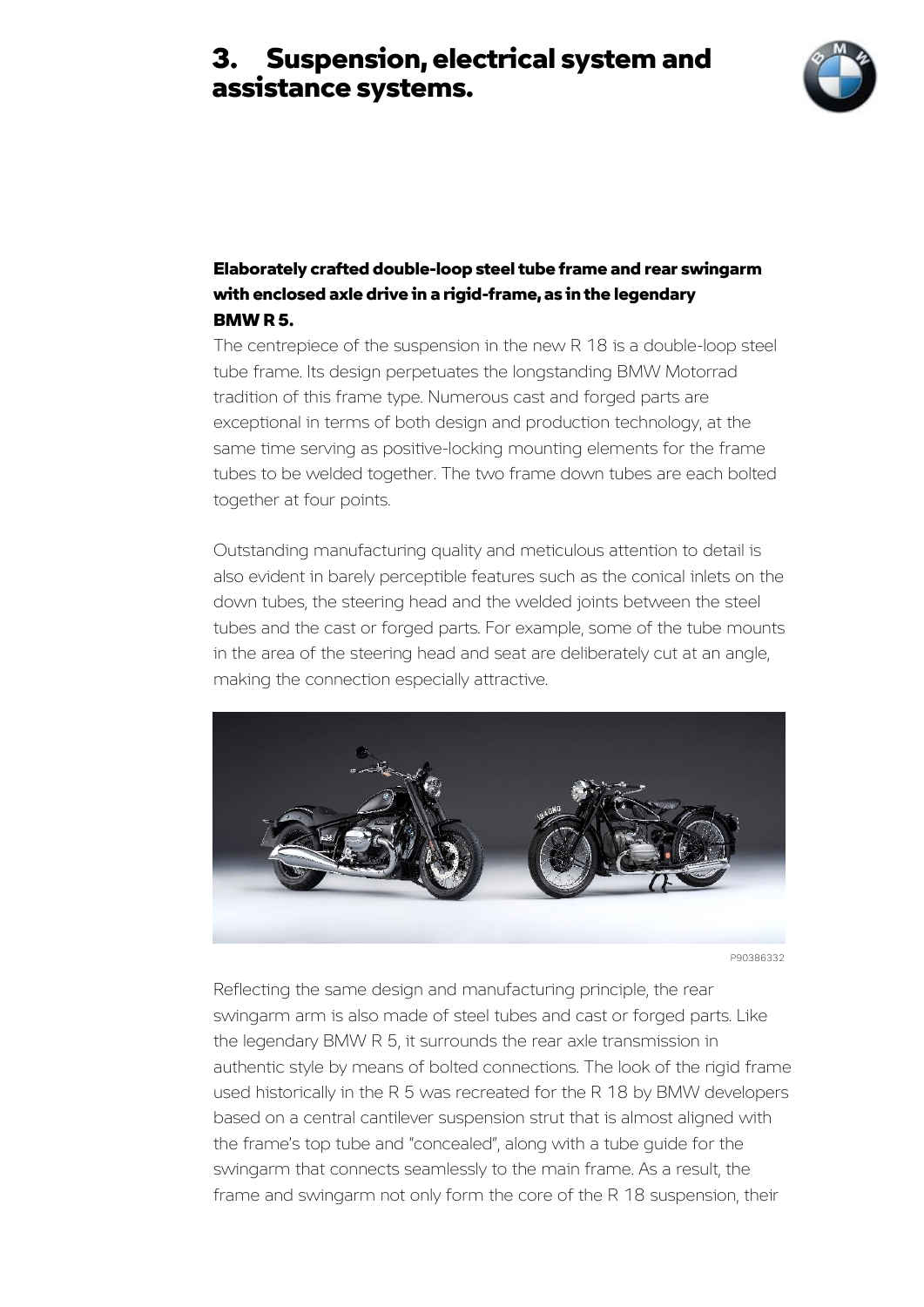rigid-frame layout also provides the so-called styling flyline – thereby ultimately defining the design of the new "Big Boxer" model.

### Telescopic fork with fork sleeves and cantilever suspension strut with travel-dependent damping.



The suspension elements of the new BMW R 18 reflect the classic design, deliberately dispensing with electronic adjustment options. Instead, a telescopic fork and a directly mounted cantilever suspension strut with traveldependent damping and adjustable spring preload ensure superior wheel control and suspension comfort. As in the legendary BMW R 5, the tubes of the telescopic fork are encased in fork sleeves. The fork tube diameter is 49 mm, while the suspension travel is 120 mm at the front and 90 mm at the rear.

P90386430

### Consistent cruiser-style ergonomics and "mid-mounted footpeg" position for casual riding and excellent motorcycle control.

Like no other BMW motorcycle to date, the new R 18 offers consistent cruiser-style ergonomics following the line of the design. The BMW Motorrad ergonomic triangle consisting of handlebar grip, seat and footrests is traditionally the key factor in terms of the seating position. Together with other parameters such as seat height, width, handlebar height and sweep, this is crucial in determining the rider's sense of wellbeing on the motorcycle. The seat height of the R 18 is only 690 mm in the standard version.

In keeping with the BMW Motorrad philosophy, the new BMW R 18 features a laid-back positioning of the footrests – so-called "mid-mounted footpegs". This classic position behind the cylinders of the boxer engine is not only typical of BMW, it also allows a relaxed and active riding position for the best possible motorcycle control. The range of BMW Motorrad Original Accessories includes footboards and additional footrests, while the BMW Motorrad equipment programme has numerous options for adapting the R 18 to individual taste by means of various handlebars and seats.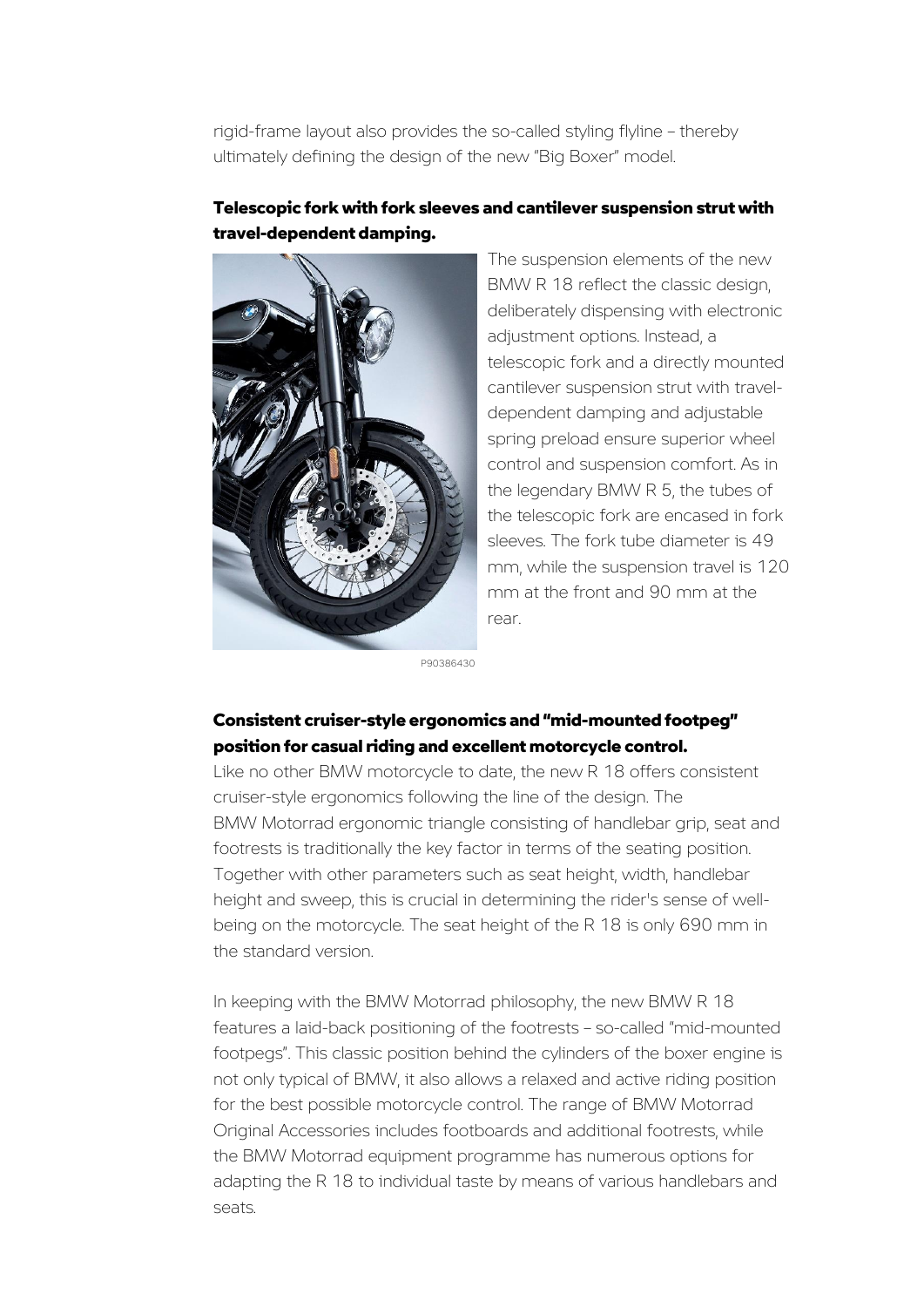### Twin disc brake at the front, single disc brake at the rear and wirespoked wheels.

The new BMW R 18 is decelerated by a twin disc brake at the front and a single disc brake at the rear in conjunction with four-piston fixed calipers. The brake disc diameter in each case is 300 mm. The brake system is equipped with the well-established BMW Motorrad Integral ABS (partially integral). This braking system involves use of the handlebar brake lever to activate the front and rear brakes together. The footbrake lever only acts on the rear brake. During braking, BMW Motorrad Integral ABS adapts the distribution of brake force between the front and rear brakes to the dynamic wheel load distribution and the load state. In addition, the dynamic brake light signals effectively to road-users behind that the motorcycle is braking (not in all markets). This additional brake light function warns following traffic in two stages when the brakes are applied sharply and in the event of an emergency brake manoeuvre.

The wire-spoked wheels ensure a stylish cruiser appearance with a large wheel diameter at the front and a smaller one at the rear. The  $3.5 \times 19$ " front wheel is equipped with a 120/70 R 19 or 120/70 B 19 tyre (depending on the manufacturer), while the  $5.0 \times 16$ " rear wheel takes a 180/65 B 16 tyre.





P90386417

The new BMW R 18 also sets the benchmark in the cruiser segment when it comes to lighting – in terms of both visual design and safety. Once again, BMW Motorrad demonstrates that state-of-the-art LED lighting technology is ideally suited for implementation in classic headlight shapes, too. The R 18 features a newly

developed, strikingly designed LED main headlight with optimised low and high beam light in a high-quality metal housing. The headlight housing is adjustable to accommodate potential conversion and customising. In addition, newly designed LED side indicators – with integrated tail light function at the rear – ensure an unmistakable look.

### Adaptive turning light as a factory option for improved illumination of the road when cornering.

The optional adaptive turning light not only allows the main headlight to be visually improved, it also provides a significant improvement of functionality.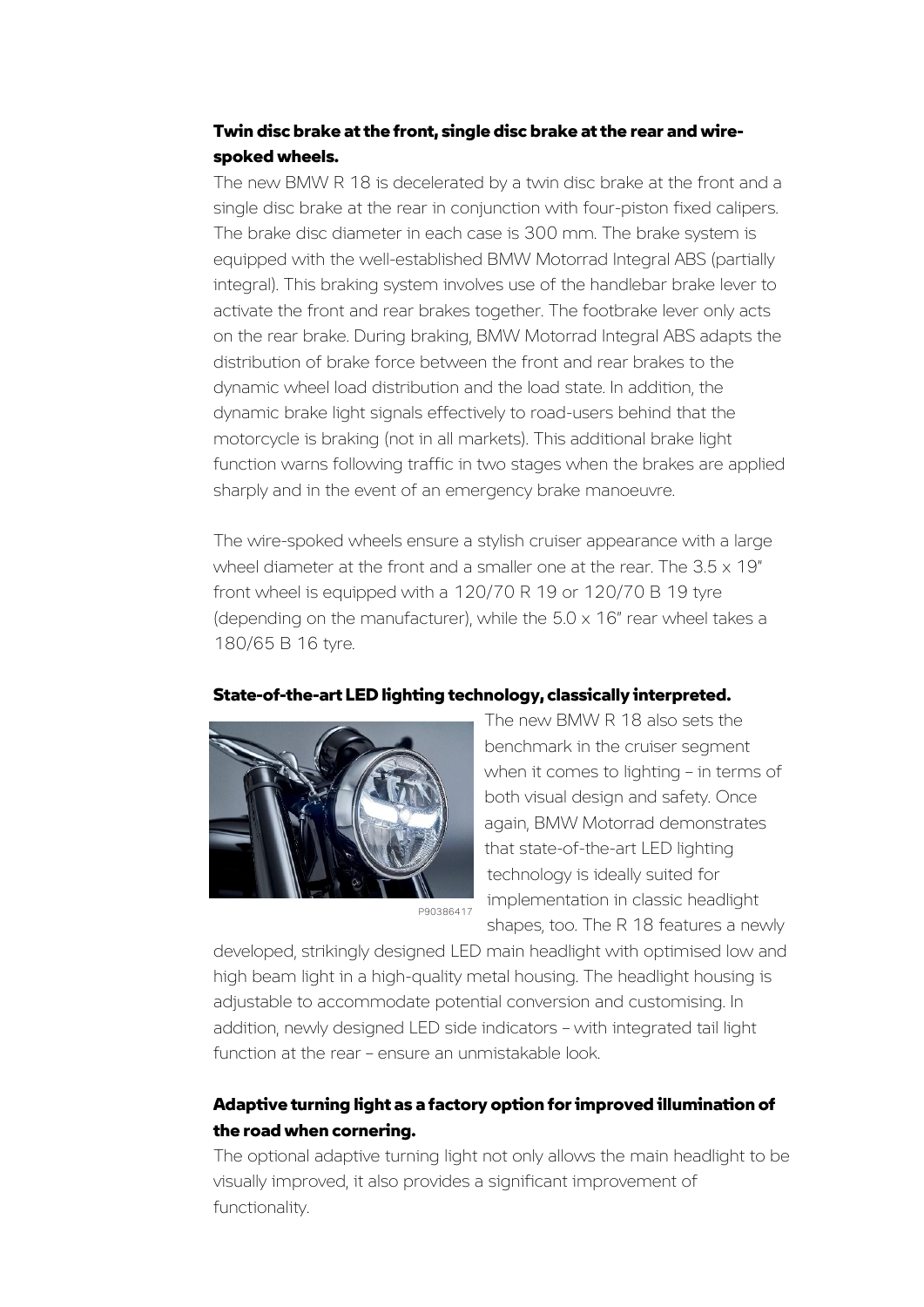Unique in this category of motorcycle, the adaptive turning light works by means of separate LED elements in the main headlight which have their own reflectors and are activated based on banking angle. This function is used to compensate for the banking angle in relation to the cut-off line of the low beam. For this purpose, the signal from the tilt sensor is analysed and the turning light switched on. The function is activated when the engine is running, the high or low beam is activated and darkness is detected, from road speeds of approx. 10 km/h and a banking angle of approx. 7°. The additional lighting is highly effective up to a banking angle of 25°, substantially improving illumination of the inner turn area– a major safety bonus when riding at night or in other situations where lighting conditions are poor.

Classically designed circular instrument with integrated display. Harmoniously blending into the classic style, the circular instrument designed specifically for the new R 18 features an analogue speedometer display and integrated indicator lamps that are "invisible" when not illuminated. Housed in a high-quality metal casing and bearing the iconic "BERLIN BUILT" inscription, its simple functionality follows the principle of simplicity – the historically based approach used in designing the R 18. Yet despite its supremely classic style, it also offers a wealth of information such as a digital gear indicator display and as well as the data from the integrated on-board computer.

#### Keyless Ride for convenient function activation by remote control.

As with other BMW Motorrad models, the Keyless Ride system also replaces the conventional ignition steering lock in the new R 18. The ignition and alarm system are controlled by a transponder (optional equipment item) integrated in the motorcycle key, which transmits a radio signal with vehicle-specific frequency. The key can therefore remain in the rider's clothes, for example. The ignition is operated using the button on the right-hand handlebar instrument panel. At the touch of a button on the radio key, the key bit folds out that is required to lock and unlock the classic steering lock and fuel filler cap (optional extra).

### Riding modes "Rain", "Roll" and "Rock" as factory standard as well as ASC and MSR for a high degree of riding pleasure and safety.

The new R 18 also offers the three standard riding modes "Rain", "Roll" and "Rock" – unusual in this segment – so as to be able to adapt to individual rider preferences. The standard equipment also includes ASC (Automatic Stability Control, disengageable).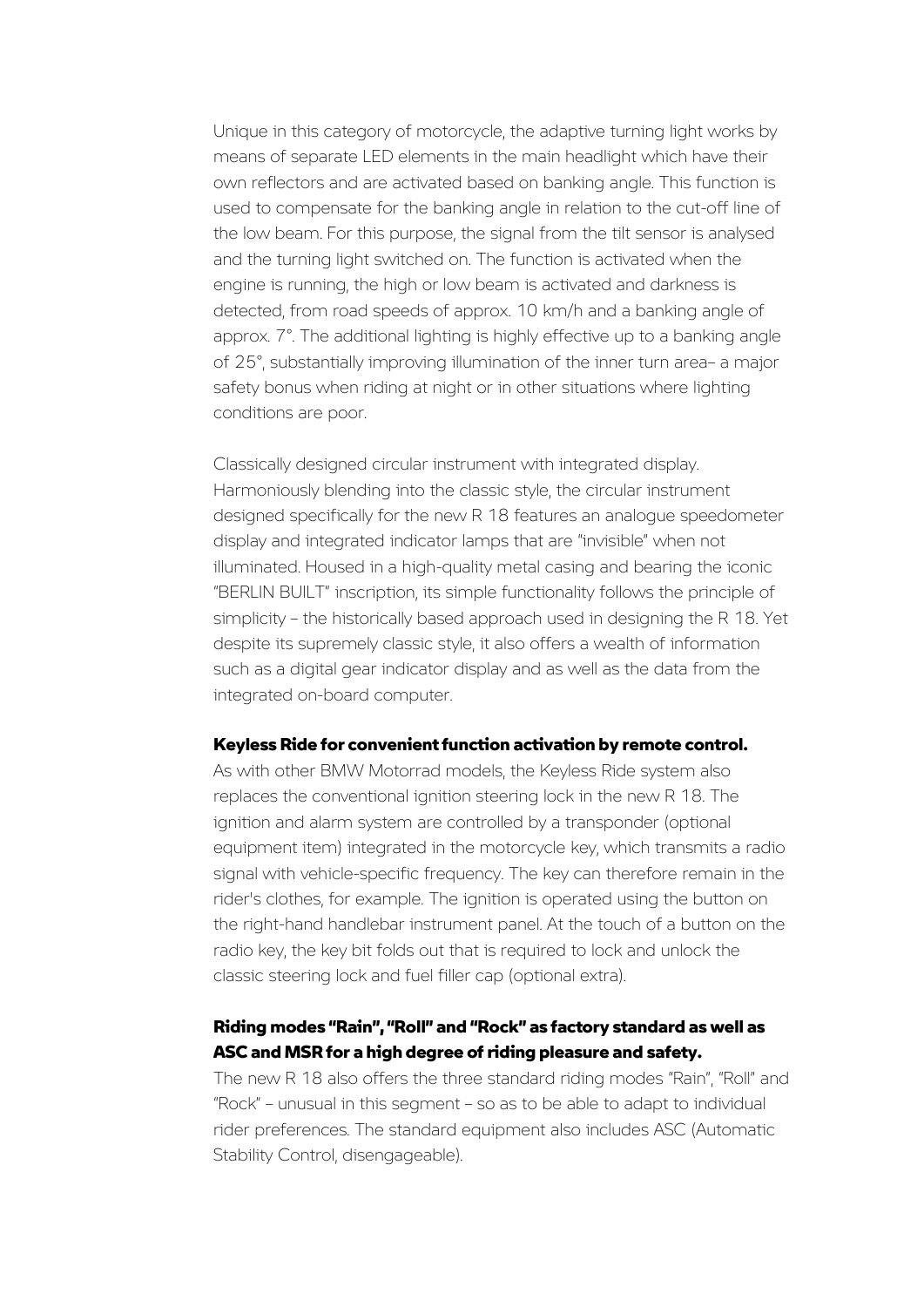The new R 18 is fitted with engine drag torque control (MSR), too. Electronically controlled, MSR prevents the rear wheel from slipping as a result of abrupt throttling or downshifting. An anti-hopping clutch is opened from a mechanically preset threshold in order to prevent the rear wheel hop – for example in the event of a hard downshift. If the tyre's available grip capacity is below this opening threshold – for example in wet conditions – the rear wheel could still exceed the static friction limit due to the engine drag torque and simultaneous activation of the rear wheel brake and then slip. Thanks to MSR, the new R 18 detects this condition at an early stage. Depending on the coefficient of friction between the tyre and the road surface, the throttle valve is opened in milliseconds in such a way that the drag torque is adjusted and the rear wheel remains in the static friction range. This results in further enhanced safety, especially on slippery roads.

In "Rain" mode, throttle response is gentler and the control characteristics of ASC and MSR allow for a wet and therefore more slippery road surface in terms of their regulation characteristics, thereby ensuring a particularly high level of riding safety.

In "Roll" mode, the engine offers optimum throttle response, while ASC and MSR are set to achieve ideal performance on all roads.

The "Rock" riding mode allows the rider to tap into the full dynamic potential of the new R 18. Throttle response is very spontaneous and direct, while ASC allows a little more slip.

Each riding mode ensures optimum interaction between engine characteristics or throttle response, ASC control and engine drag torque control. As such, the three riding modes offer optimum adjustment options – both in terms of road surface (Rain Mode) and personal riding experience (Rock Mode).



P90386431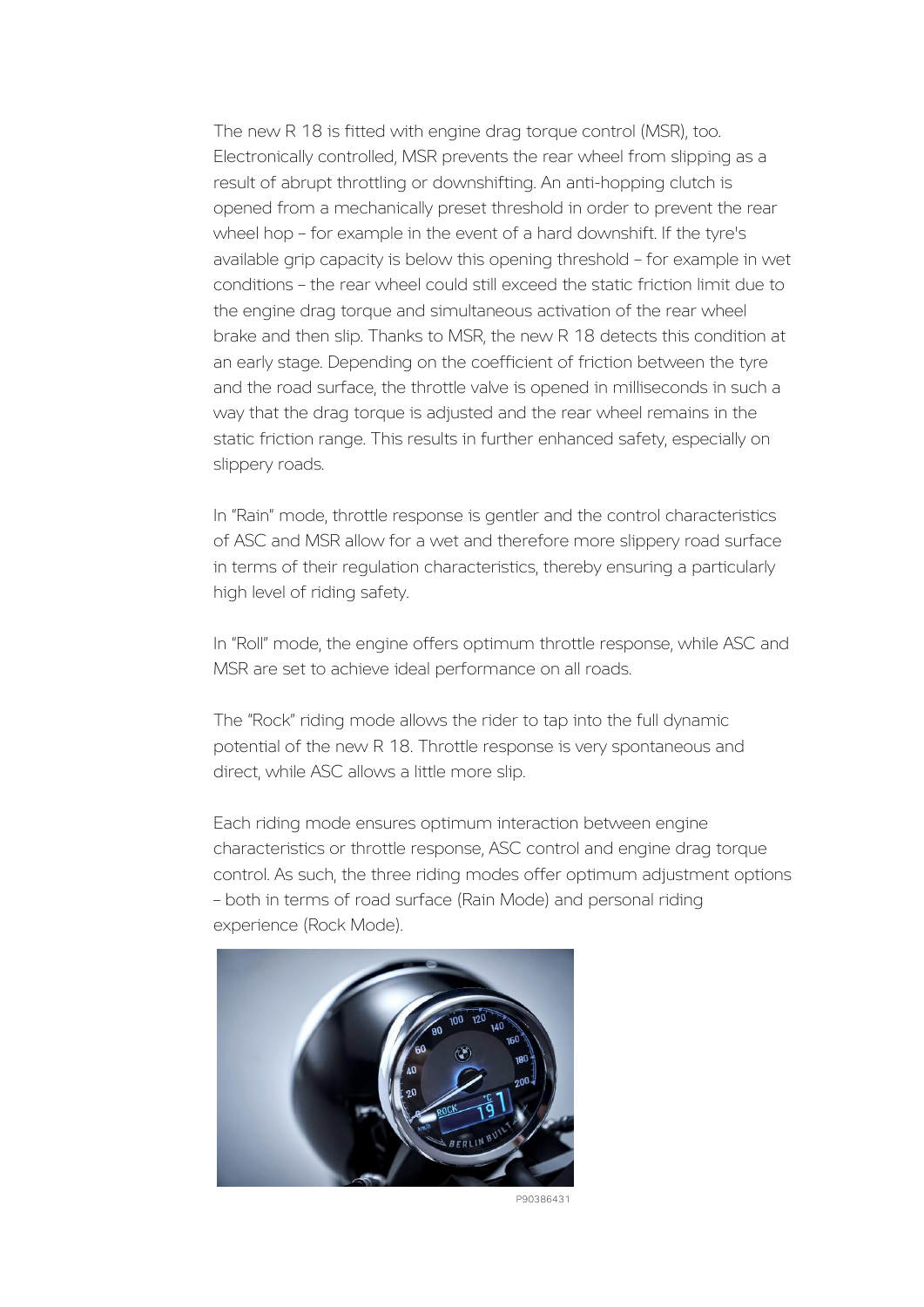### Reverse assist for convenient manoeuvring, Hill Start Control for easy hill starts and heated grips as ex factory options.

The new R 18 also meets the demands of relaxed motorcycling in the form of a reverse assist as an ex factory option. This can be activated as required using the selector lever. This blocks the forward gears and engages the reverse gear. Movement itself is initiated by the rider by pressing on the starter button.

Hill Start Control, available as an ex factory option, makes starting off on a hill particularly easy. It is activated by briefly pressing the hand lever brake or footbrake lever.

The heating grips are also available as an ex factory option: these keep the rider's hands comfortably warm on cold days.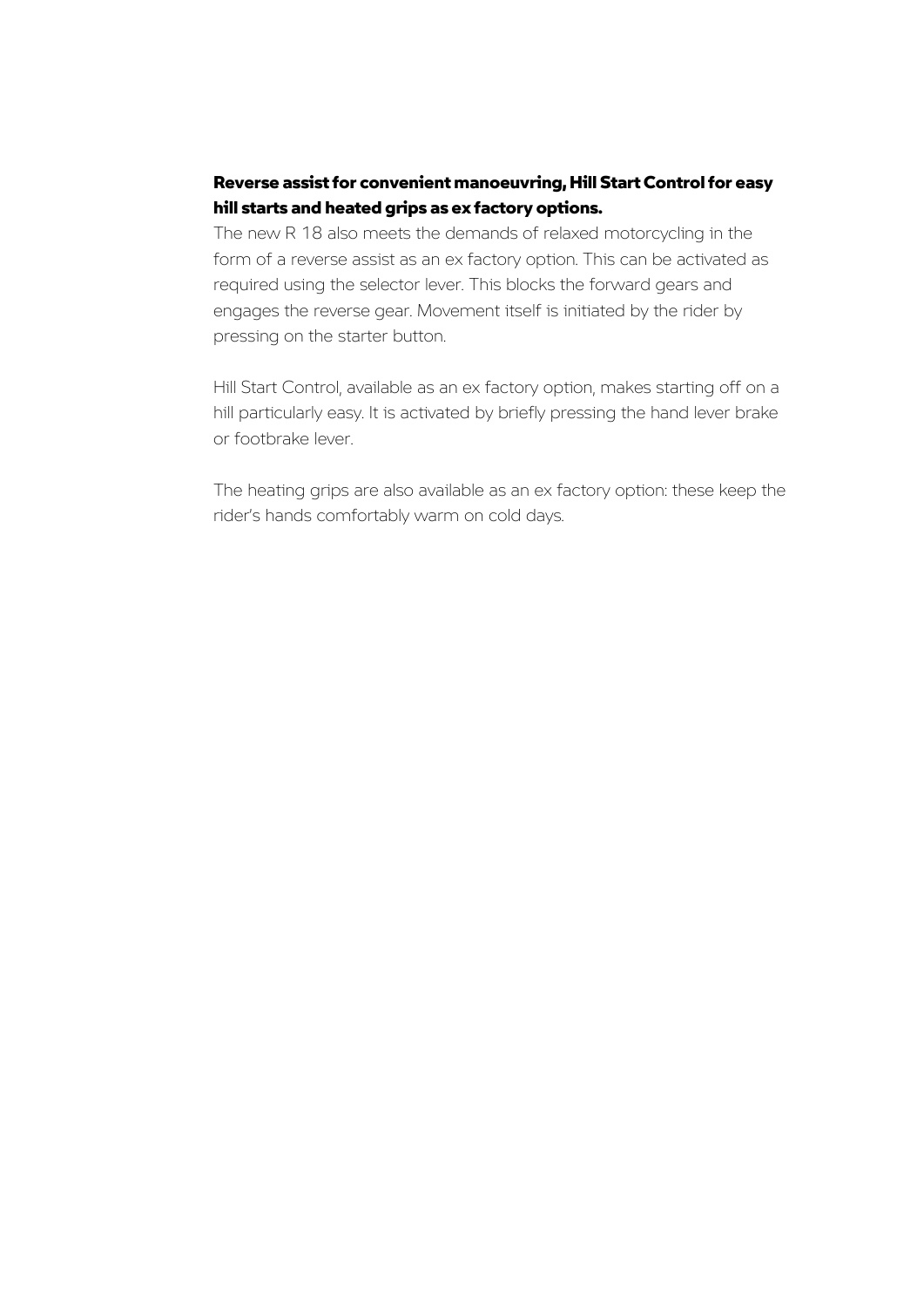## 4. Design.



### The new R 18: iconic retro style masterfully showcased, featuring modern technology and authentic materials.

The new R 18 is the modern interpretation of a cruiser that perpetuates the BMW Motorrad tradition, echoing iconic retro style while transposing it masterfully to the present day. From the overall impression down to the smallest detail, the purist design lives on as established by classics such as the BMW R 5. It is no coincidence that the hallmark proportions with sloping lines and a clean design style, combined with functional and styledefining elements such as the double loop frame, open-running driveshaft, black finish with pinstriped paintwork (ex factory option) are reminiscent of the legendary boxer of bygone years. And the centrepiece is the boxer engine: unmistakably BMW, a homage to classic engine construction – a sculpture in metal.

The classic bodywork features of the R 18 are also made of metal, as befits an authentic cruiser: the 16-litre fuel tank with its pear shape derived from the R 5, the front and rear fenders, the side panels below the seat, the fork sleeves and the housings of the headlights and circular instrument panel are all made of sheet steel. Also known as the painted part set, these features define the character and overall appearance of the new R 18, as does the impressive boxer engine. The deliberate design of the bodywork in the form of individual components reinforces the bike's classic look, while at the same time allowing the ability of conversion, customising and modification.

### Historically influenced design with "Big Boxer", unique open-running universal-shaft drive and rigid-frame look.

In terms of its drive and suspension, the new R 18 likewise echoes its famous ancestor – the R 5 of 1936. The focus here is on a reduction to the essentials as well as style-defining details.

The iconic BMW boxer engine is unmistakably the centre of attention – clear-cut in design with no unnecessary technical details. Given the full range of peripherals necessary for today's modern engines, a very high level of integration was required here.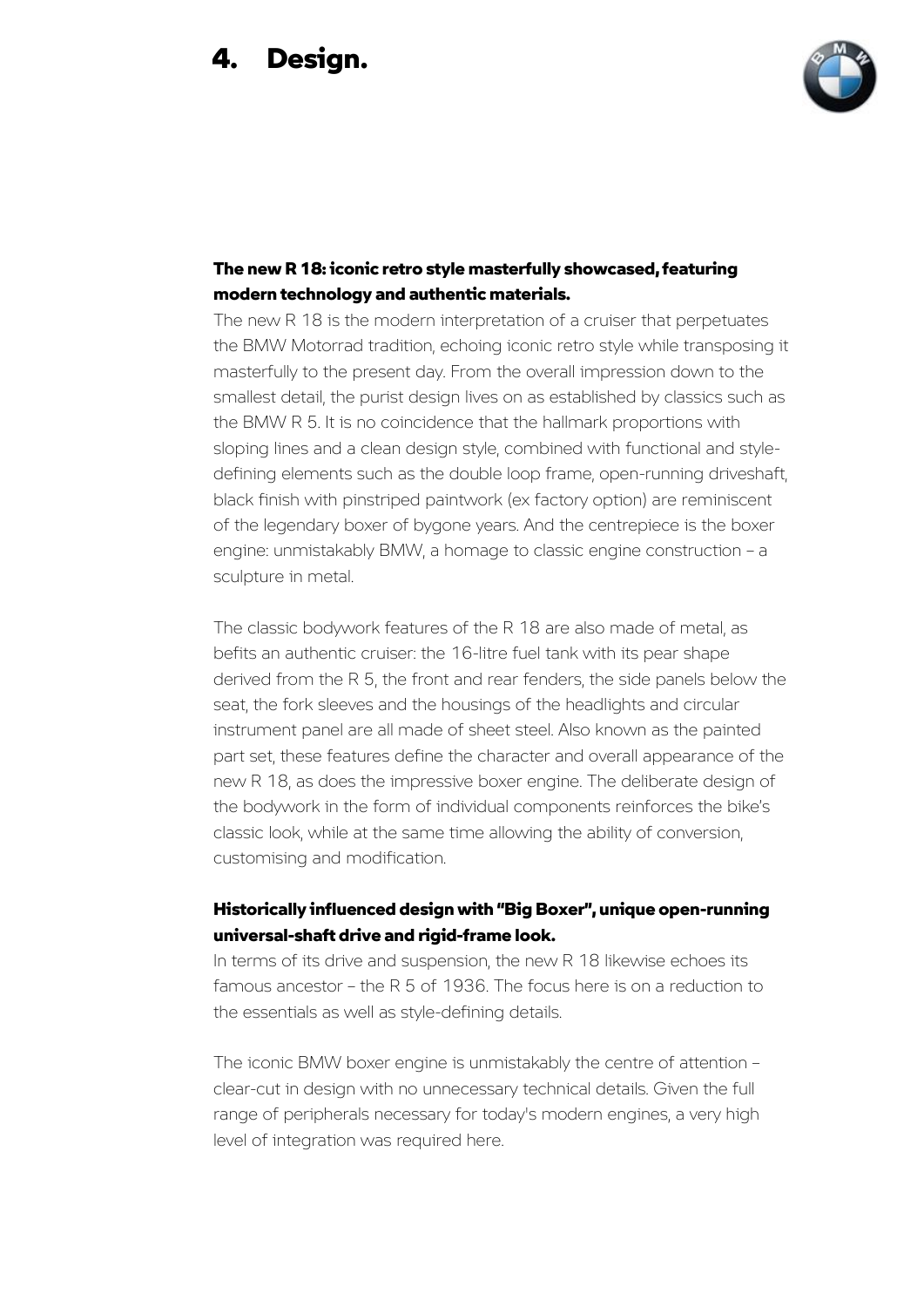As a result, the new "Big Boxer" – like the R 5 – presents the valve control system with overhead tappet guides on the upper side of the cylinder, while the so-called belt cover (engine housing cover) and the valve covers (cylinder head covers) likewise echo the legendary 500 series engine, which caused a sensation in the motorcycle world more than 80 years ago with its dynamic performance. Concealed cables and lines as well as the entire system of sensors do not distract from the essentials. Even the imposing intake silencer is formally integrated in the overall context. There is virtually no other engine concept that visually conveys the operating principle of a four-stroke petrol engine as clearly as a boxer engine: intake, compression, operation, exhaust – visibly understood mechanics.

Another feature based on the historical model is the open-running driveshaft to the rear wheel with nickel-plated shaft in a high-gloss finish. This underlines the purist styling and character of the new R 18. A boxer BMW without a universal-shaft drive is something that has been completely unthinkable for more than nine decades. In short, the universal shaft in the R 18 is presented as a fascinating, beautifully designed piece of drive mechanics. Once again, the underlying principle is that of making function visible.

The suspension is likewise aptly reminiscent of the legendary R 5. Together with the double-sided swingarm and a cantilever suspension strut, the rigid-frame concept of the historical BMW boxers is perfectly transported into the modern age in visual terms. Starting from the steering head, the central frame tube and swingarm top frame tubes visually form a continuous line that functions as a central design feature. In combination with the swingarm down tubes, which are also aligned with the frame down tubes, this gives the new R 18 a distinctly flat, elongated and muscular appearance. The classic enclosure of the rear axle transmission in the swingarm is also a hallmark design feature of classic BMW boxers – implemented in the R 18 in a visually iconic way.

### Homage to long past times based on stylishly designed construction details.

Another classic feature is also to be found in the telescopic fork: as in the historical model, the entire area of the fork tubes has a cover extending to the slider tubes that consists of fork sleeves made of sheet steel. Back in the days of the R 5 this type of fork fairing was a technical requirement since it protected the sensitive sliding surfaces of the fork tubes from stone chip and damage resulting from the poor roads of the time. The strong appearance of the fork is perfectly integrated in the bike's overall proportions.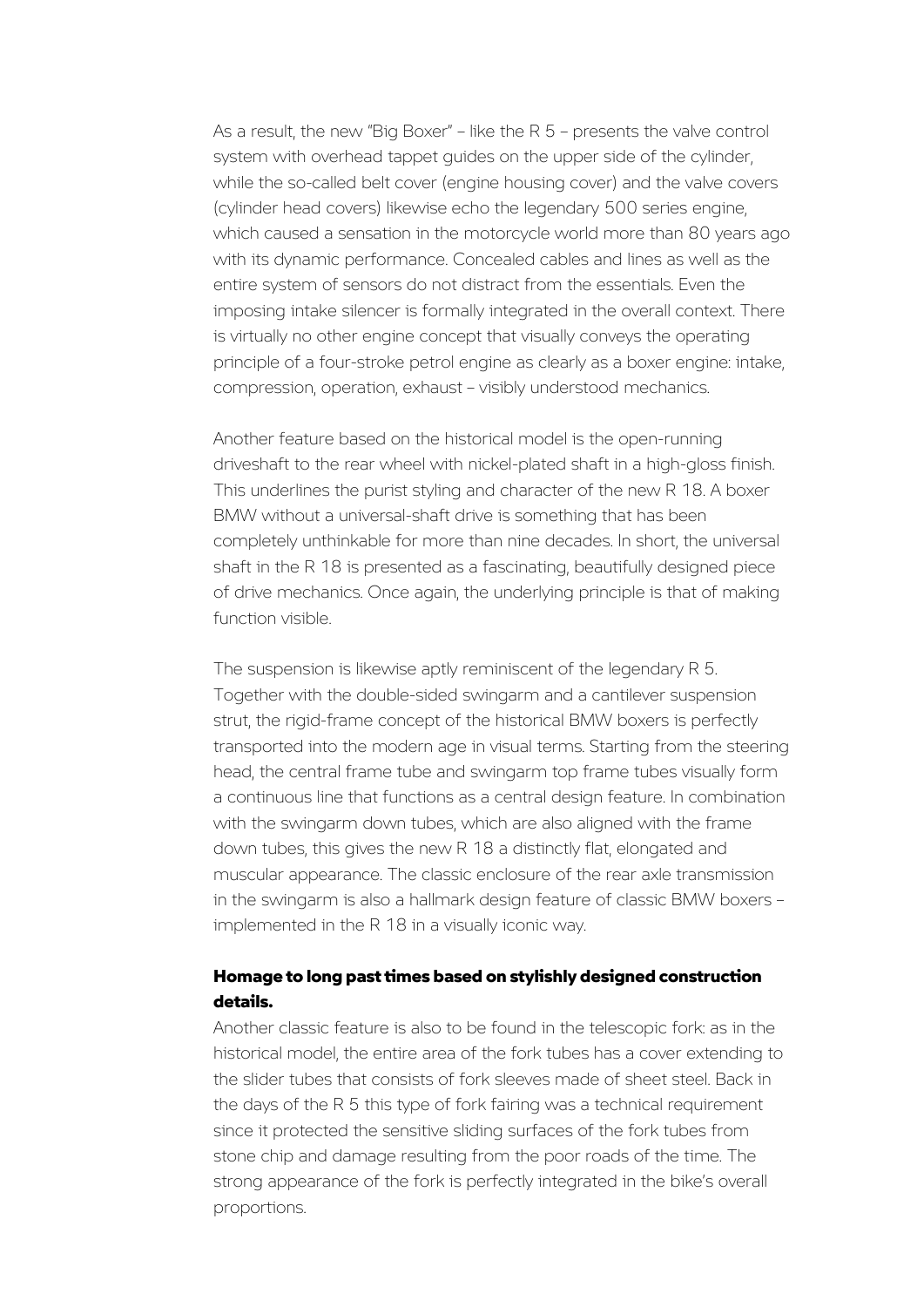There are carefully crafted additional technical details to be seen. Another example is the classically designed circular instrument, which is enclosed in a metal housing with a decorative chrome ring. The "BERLIN BUILT" inscription on the face also provides a clear reference to the bike's origins: the new R 18 is manufactured in Berlin-Spandau. Finely wrought details are to be found everywhere: in the manual instruments, the handlebar clamp, the filler cap, the seat bolt connection and much more.

The LED headlight demonstrates how even the most state-of-the-art lighting technology can be skilfully integrated into the design style of a classic motorcycle – in particular in combination with the optional LED daytime running light, whose sickle-shaped graphic captures the hallmark BMW Motorrad Heritage face, thereby ensuring maximum recognition.

#### The R 18 First Edition: exclusive look in paint and chrome.

The new R 18 will be offered worldwide as an exclusive R 18 First Edition right from launch, with a standard model additionally reserved for certain markets. It combines the classic R 18 look with exclusive equipment features in paint and chrome. The selected equipment extras include highquality chrome components, while the finish in Blackstorm metallic with elaborate pinstriped paintwork in Lightwhite unmistakably echoes the bike's historical roots.

At the same time, refined details and stylish elements give the bike a fresh appearance that is both contemporary and emotional, ensuring the bike will not only appeal to fans of classic motorcycles. In addition to the elaborate pinstriped paintwork, the highlights of the special model include numerous chrome surfaces, a seat badge and a "First Edition" chrome clasp on the side cover. Another highlight of the "First Edition" is the Welcome Box reserved exclusively for "First Edition" buyers, which includes the following:

- Box with picture of the engine on the lid
- Historical tank emblems (copper-coloured lettering)
- Historical slotted screws (copper-coloured)
- Assembly gloves
- Assembly screwdriver (can also be used as key ring)
- "R18 First Edition" cap
- Leather belt with exclusive "R 18 First Edition" clasp
- Book about the near 100-year history of BMW Motorrad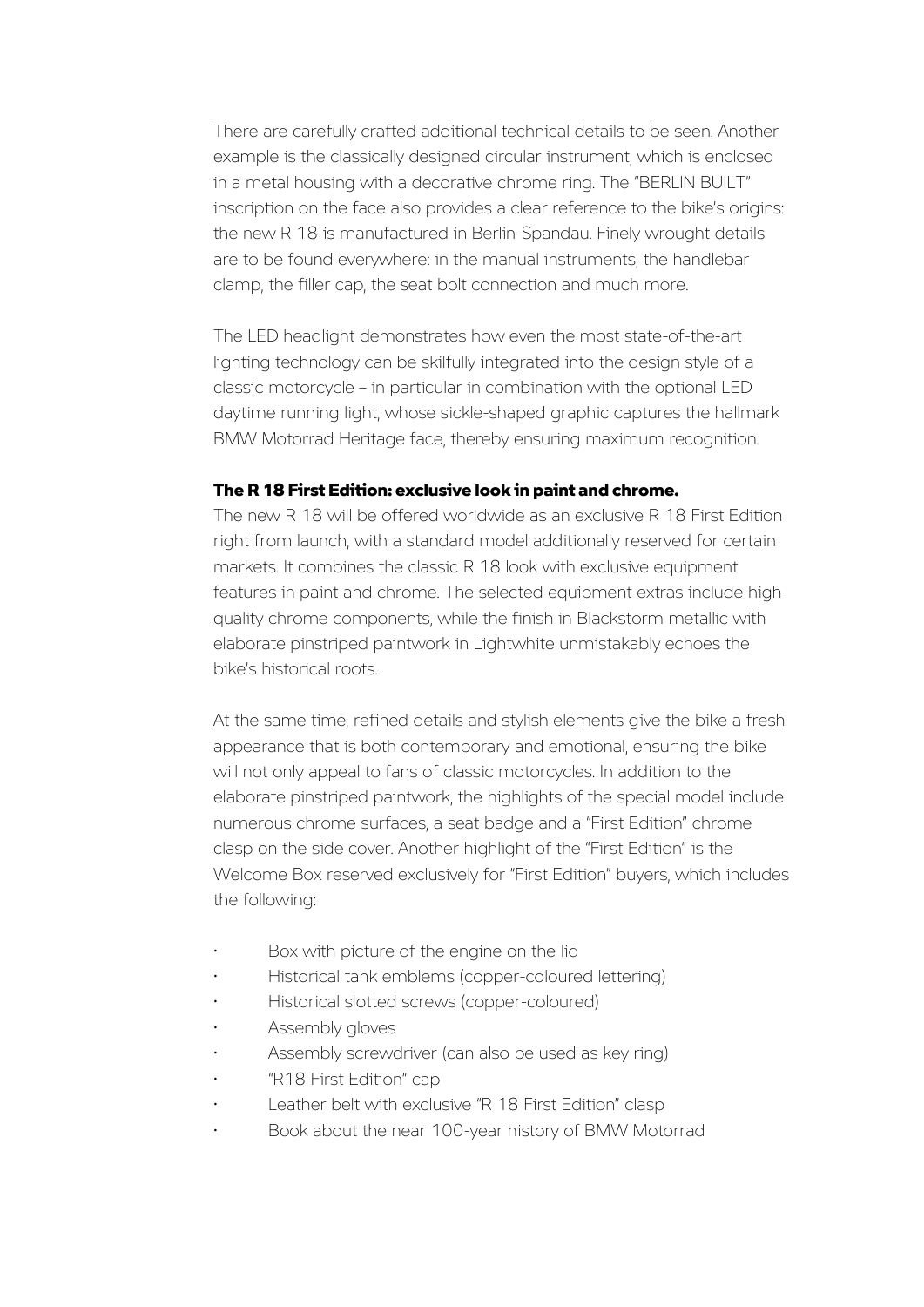## 5. Equipment and customising programme.



#### Optional equipment and Original BMW Motorrad Accessories.

For further individualisation of the new BMW R 18, a particularly extensive range of optional extras and Original BMW Motorrad Accessories is available as well as a cool Ride & Style Collection. The programme of optional equipment and accessories will be further expanded in the future. As is common BMW Motorrad practice, optional equipment items are supplied from the factory and integrated in the production process. Original BMW Accessories are installed by the BMW Motorrad dealer or by customers themselves. Many of these items can also be retrofitted.

#### Design specifically allows for customising and individualisation.

More so than virtually any other motorcycle, the new R 18 offers a highly customizable design – a focus even in the early design phases of the basic vehicle layout. As a result it is fitted with an easily removable rear frame and a simple-to-dismantle painted part set. This allows a high degree of freedom for conversion of the rear end of the new R 18 to suit personal preferences with comparatively little effort and change the paint finish in line with personal taste. Carefully conceived connections for the hydraulic lines of the brake and clutch as well as the cable harness allow for an entirely problem-free installation of higher or lower handlebars in conjunction with longer or shorter hydraulic lines and cable harnesses. The matching mounting kit is available for all handlebars in the Original BMW Motorrad Accessories range. In addition, the valve covers (cylinder head covers) and the belt cover (engine housing cover) are designed in such a way that they are located outside the oil chamber, making them very easy to change.

#### Diverse range of parts for widely varying styles.

The range of Original BMW Motorrad Accessories offers a maximum selection of individualisation options with which to adapt the R 18 to personal taste and preferences. The exceptional diversity of parts available from the programme of Original BMW Motorrad Accessories enables individual conversions that significantly change the character of the R 18. In this way, the new R 18 can be effortlessly transformed into varying icons with extreme design features – for example low, wide or different height handlebars, or even an Apehanger. A wide range of matching seats is available, too – including the Solo Hommage Seat reminiscent of the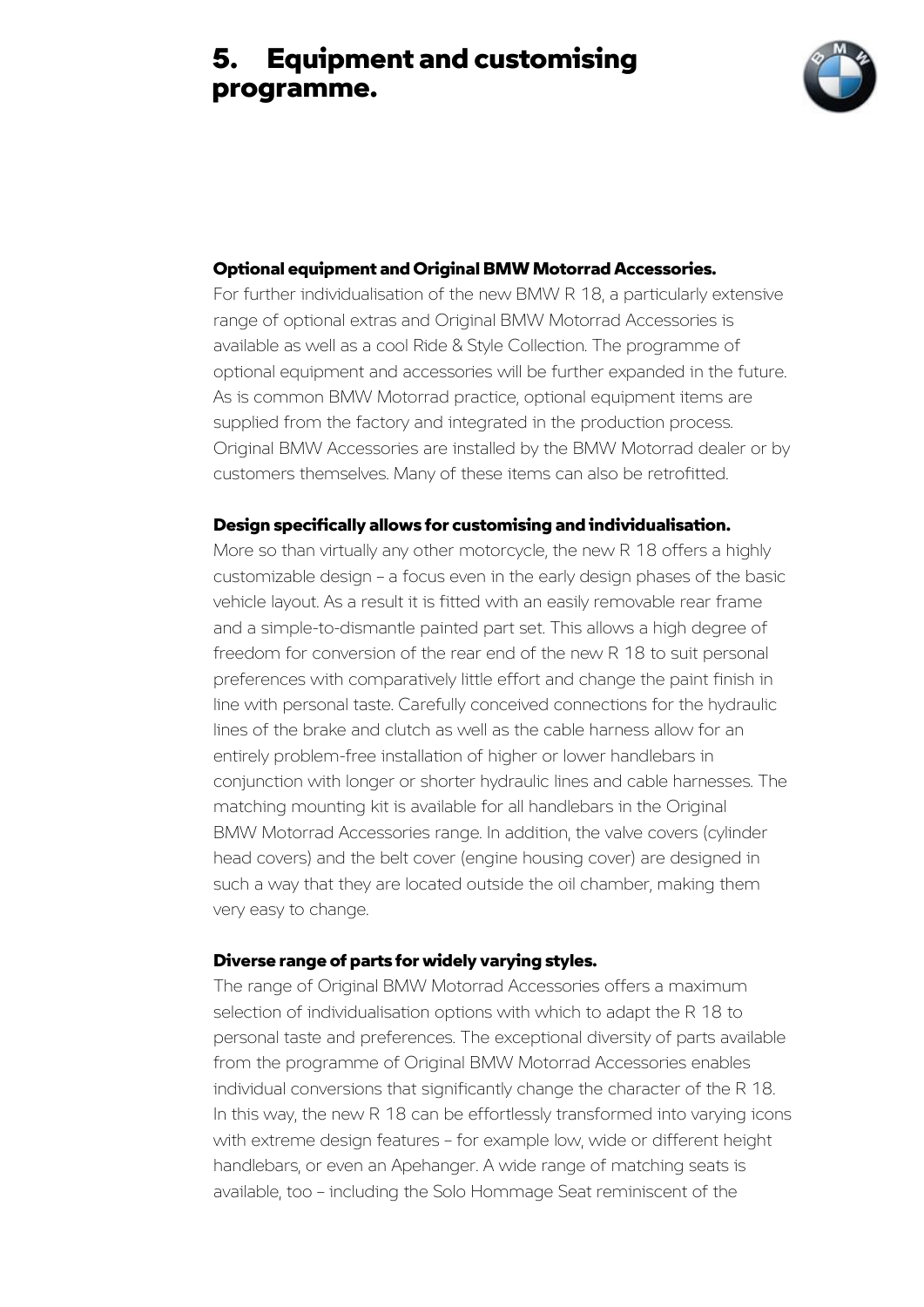free-floating individual seats to be found on old BMW motorcycles. Another option example is a frame bag featuring an exclusive material mix of canvas/leather with side or rear pouches. The Original BMW Motorrad Accessories range also allows further style-defining alterations such as different wheels, including the large, slim 21-inch front wheel or a rear mudguard that is particularly close-fitting, as well as a variety of license plate holders.



P90386363

#### Customising parts and Roland Sands design collections "Machined" and "2-Tone Black" for the new R 18.

For the market launch of the new R 18, two different design collections of milled aluminium parts are available, created in collaboration with Roland Sands Design: "Machined" and "2-Tone-Black".

"Machined" parts are components milled from high-quality aluminium that feature an attractive colour contrast between black and silver. In order to achieve this, the parts coated in black are milled and then polished again at specific points after the initial milling process in order to lend emphasis to the original aluminium look and create the desired colour contrast.



Meanwhile the "2-Tone-Black" design collection consists of components which are also made of high-quality milled aluminium but feature a double black anodised surface with glossy and matt textured areas.

The "Machined" and "2-Tone-Black" ranges include front and rear wheels available in different dimensions from the standard sizes. In addition, the range of these exclusive milled parts includes speedometer housings, handlebar clamps, risers, handlebar grips, hand levers and mirrors as well as engine housing trim elements, filler caps, intake silencer covers and much more. In short, "Machined" and "2-Tone-Black" offer a wide range of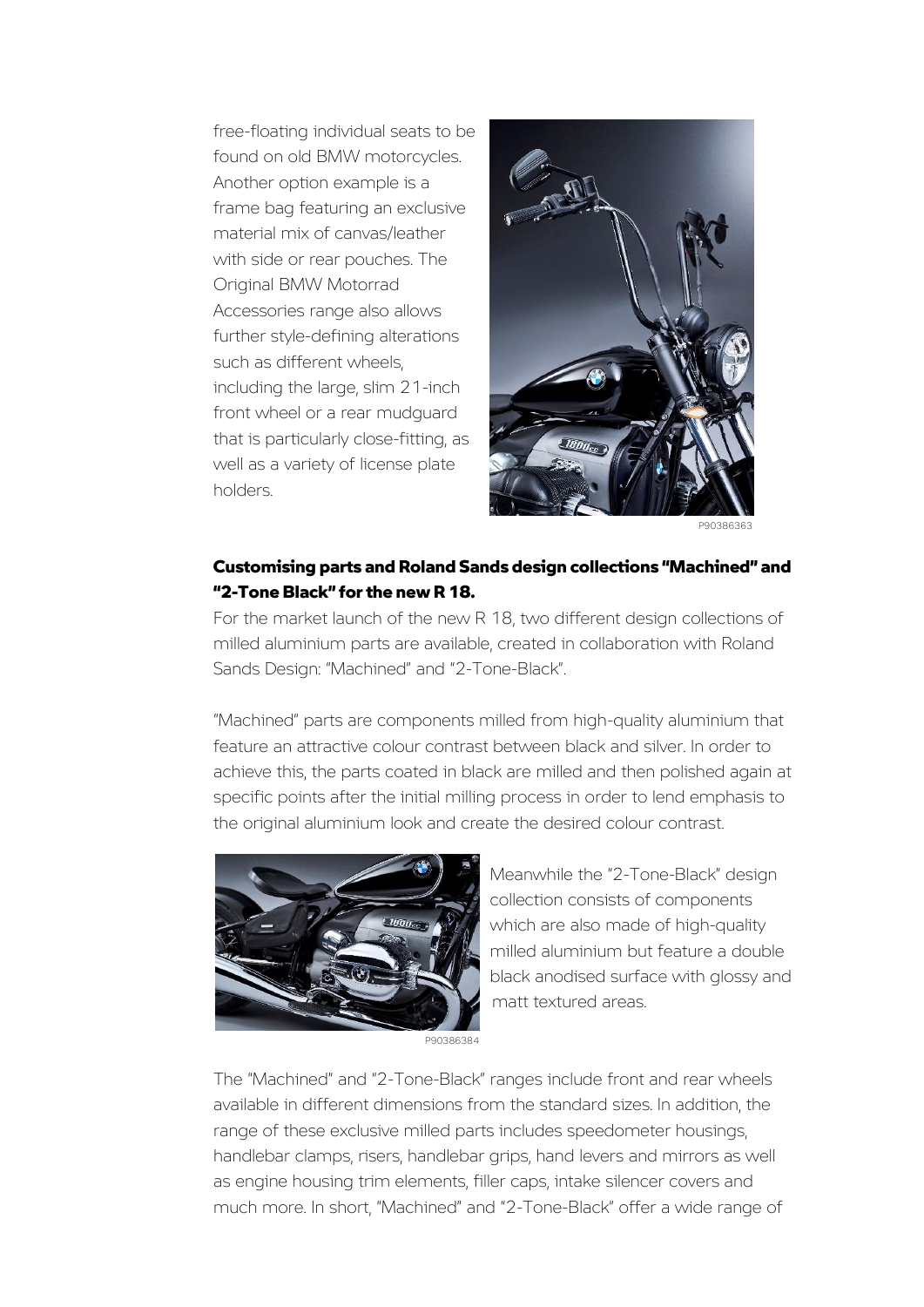options for customising the R 18 to the very highest level of individualisation according to the owner's personal preferences and ideas.

#### Co-branding with famous brands: BMW & Mustang seats and BMW & Vance Hines exhaust systems "Made in USA".

For the accessories and customising programme of the new R 18, BMW Motorrad is collaborating not just with Roland Sands Design but also with several well-known suppliers, including US manufacturer Mustang Seat in order to be able to offer different versions of high-quality handmade seats. In addition, the customising potential for the exhaust systems is in cooperation with Vance & Hines.

In cooperation with Mustang Seats, high-quality, hand-made seats are offered in different variants for a variety of purposes. Whether one or twoseater, giving more emphasis to comfort or design, in black or brown, with or without backrest – there are almost no limits to the potential variations of the high-quality seats "Made in USA".



Meanwhile the customising potential for the exhaust systems in cooperation with Vance & Hines is no less creative. Developed in cooperation with Vance & Hines and approved by BMW Motorrad, the exhaust system – available in chrome or with a scratch-resistant black ceramic coating – not only offers an

individual and exclusive customising look, it also meets the rigorous BMW Motorrad quality standards. In addition to optimum power and torque output, it underlines the unique, resonant sound of the boxer engine.

#### Warranty extensions and service packages.

Even after years of safe riding, the BMW Motorrad optional warranty **extensions** enable you to be on the safe side and ensure repair services after the statutory warranty period has expired. The optional **Oil Inclusive** service package includes regular oil changes according to the maintenance schedule and oil filter replacement, while the **Service Inclusive package** covers the full range of services (excluding wear-andtear parts) according to the maintenance schedule at a one-off fixed price.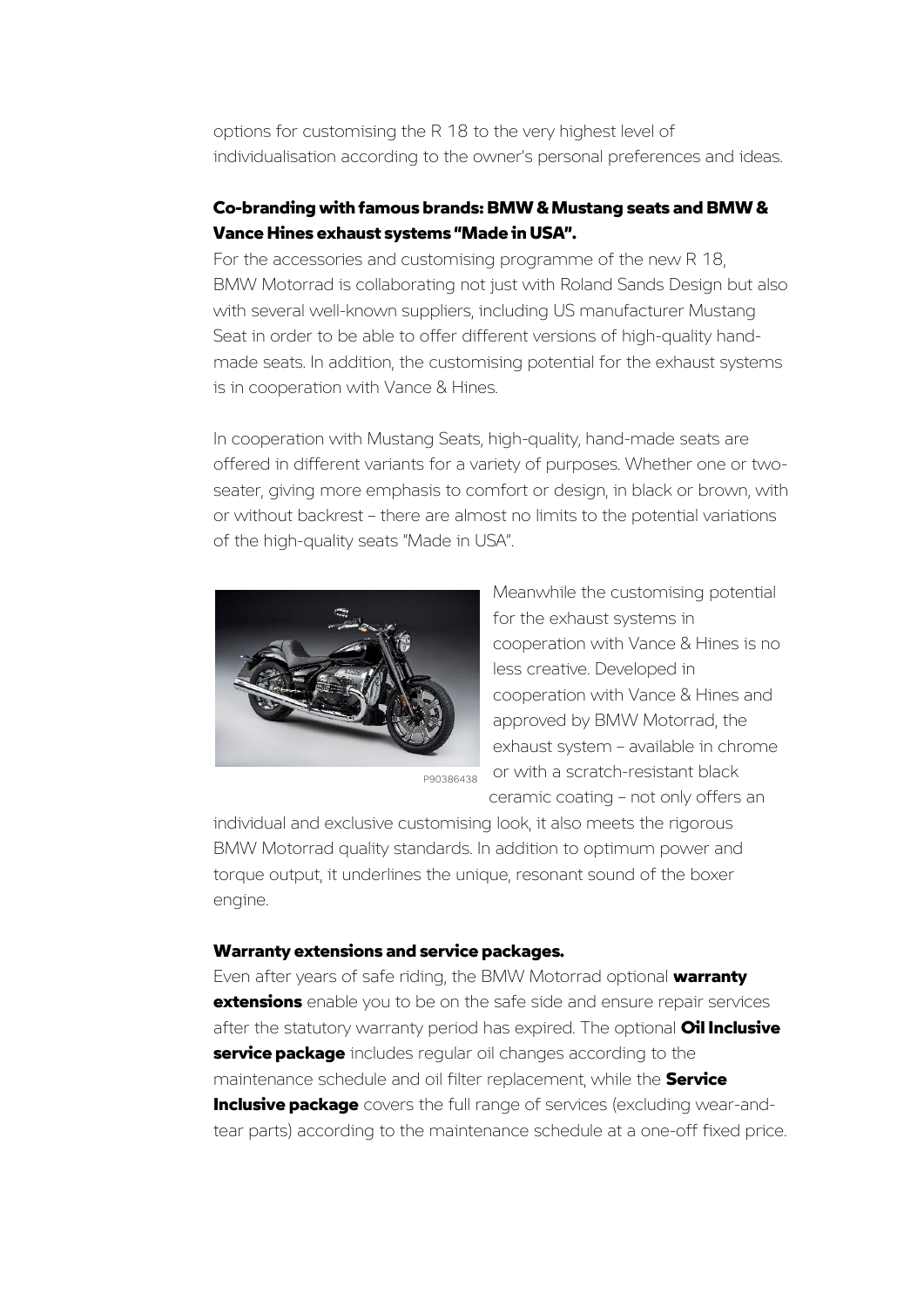#### Original BMW Motorrad Accessories.

#### Storage.

- Fuel tank rucksack black.
- Fuel tank bag, small, black.
- Frame bag right, black.
- Side bag 16 l, left/right, black.
- Rear bag 27 l, black.

#### Design and appearance.

- Headlight cover Machined / 2-Tone-Black.
- Fork rod top end cap Machined / 2-Tone-Black.
- Fork rod top end cover Machined / 2-Tone-Black.
- Fork rod bottom end cap Machined / 2-Tone-Black.
- Speedometer housing Machined / 2-Tone-Black.
- Handlebar clamp top Machined / 2-Tone-Black.
- Handlebar grip Machined / 2-Tone-Black.
- Handlebar end cap Machined / 2-Tone-Black.
- Mirror Machined / 2-Tone-Black.
- Expansion tank lid, front Machined / 2-Tone-Black.
- Expansion tank lid, rear Machined / 2-Tone-Black.
- Filler cap Machined / 2-Tone-Black.
- Filler cap, lockable Machined / 2-Tone-Black.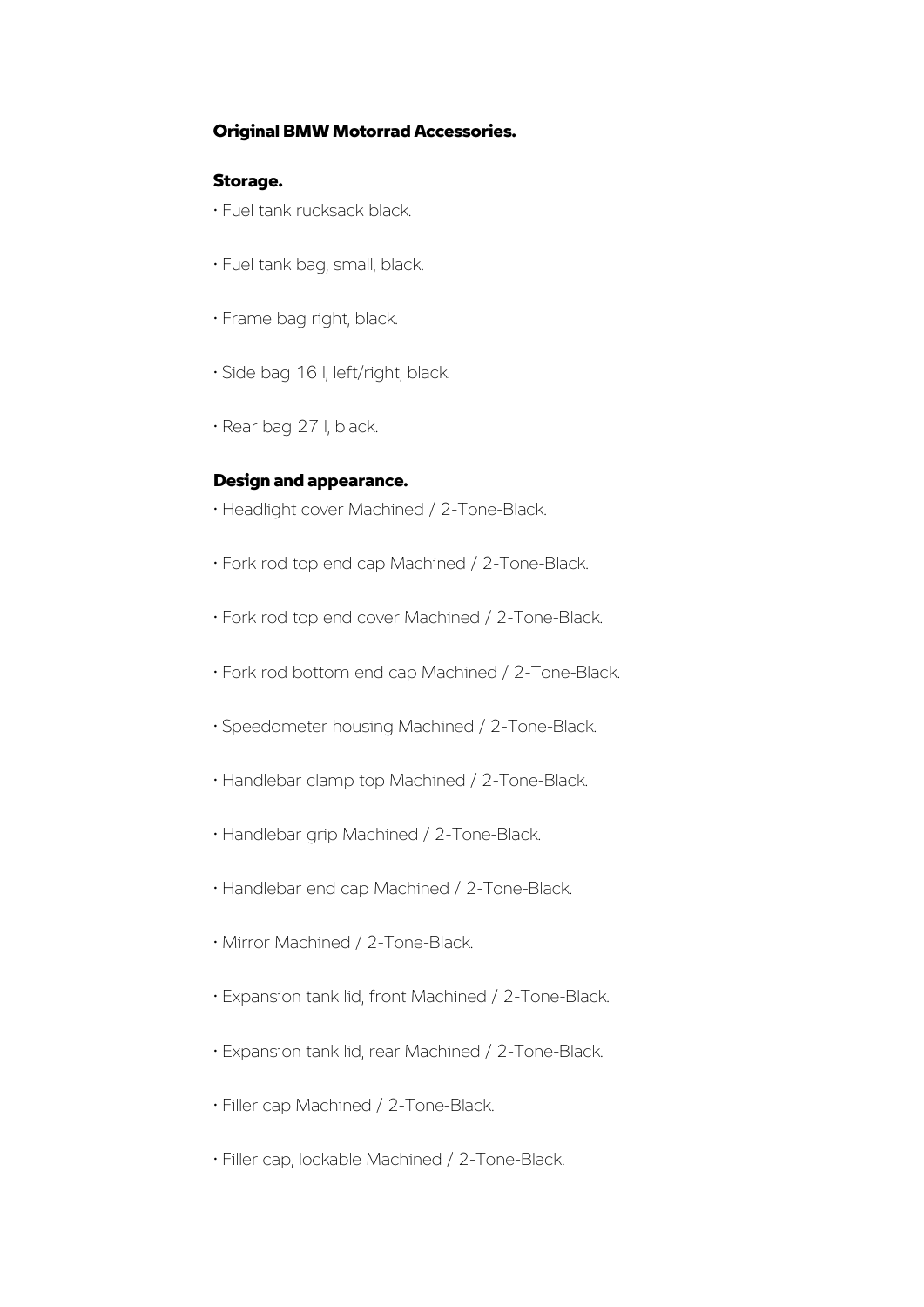- Front wheel cover 21" wheel primed.
- Front wheel 19" Machined / 2-Tone-Black / chrome.
- Front wheel 21" Machined / 2-Tone-Black / chrome.
- Front wheel 16" Machined / 2-Tone-Black / chrome.
- Front wheel 18" Machined / 2-Tone-Black / chrome.
- Rear wheel cover Bobber style primed.
- License plate holder side, black / chrome.
- Engine guard chrome.
- Engine housing cover Machined / 2-Tone-Black.
- Decorative strip engine housing cover Machined / 2-Tone-Black.
- Cylinder head cover Machined / 2-Tone-Black.
- Decorative strip cylinder head cover Machined / 2-Tone-Black.
- Intake silencer cover Machined / 2-Tone-Black.
- Tapered rear silencer chrome / black.

#### Ergonomics and comfort.

- Riser 1.5" Machined / 2-Tone-Black / chrome.
- Riser 4" Machined / 2-Tone-Black / chrome.
- Hand lever, adjustable Machined / 2-Tone-Black.
- Handlebars Beachbar 36/7" chrome/black.
- Handlebars Apehanger 16" chrome/black.
- Handlebars Apehanger 6.5" chrome/black.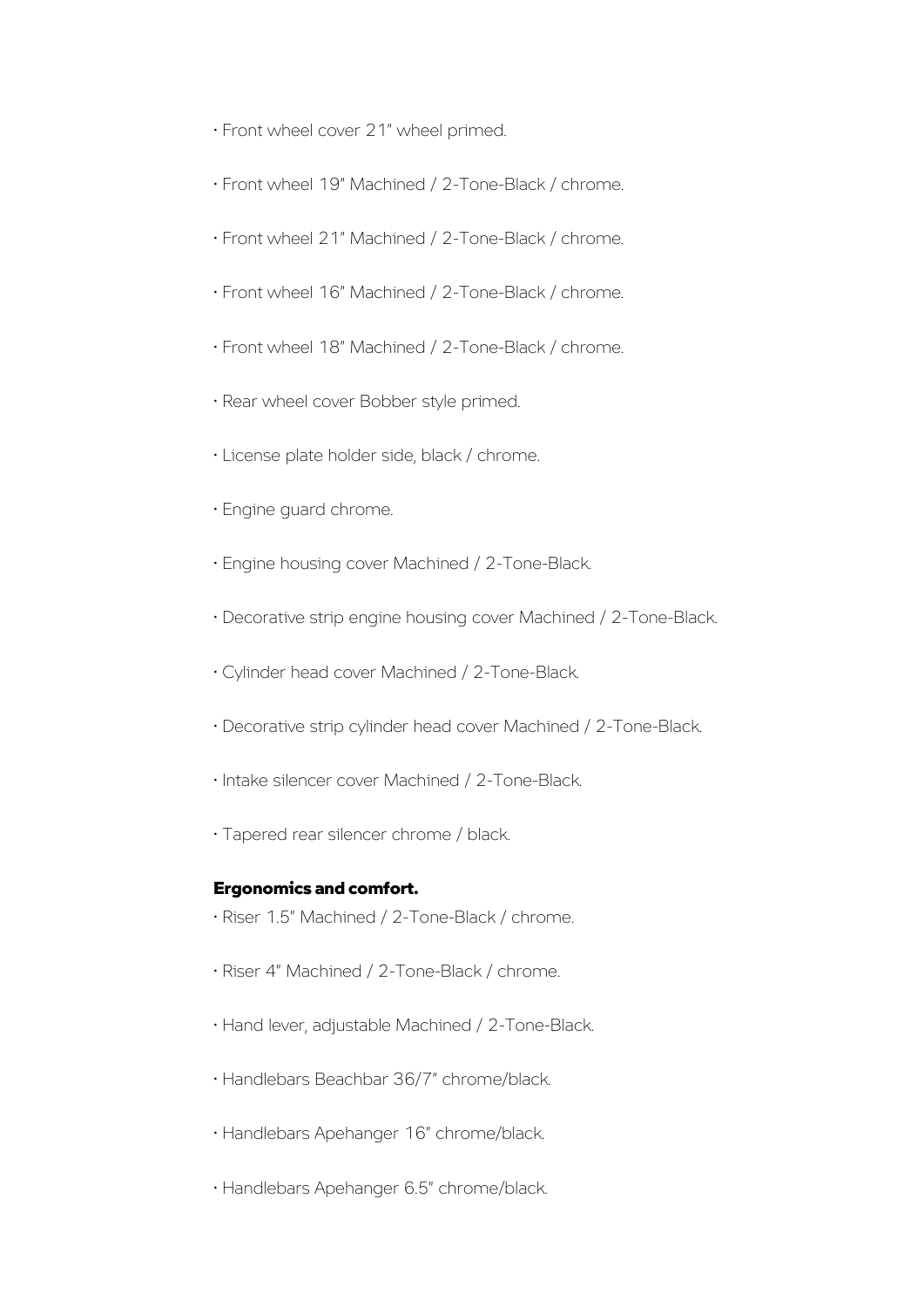- Windshield clear/masked.
- Windshield, low, clear/masked.
- Windshield, medium, clear/masked.
- Windshield holder with LED auxiliary headlights chrome/black.
- Rider footboard Machined / 2-Tone-Black.
- Passenger footboard Machined / 2-Tone-Black.
- Rider leg rest chrome.

• Single seat Solo Hommage black (single seat in the style of historical BMW motorcycles).

- Single seat Custom brown/black.
- Seat Custom Fastback brown/black.
- Seat Day Rider brown/black.
- Seat Weekender black.
- Seat Cross Country black.
- Rider backrest brown/Day Rider black/Tour black.
- Passenger backrest brown/black/Tour black.
- Passenger backrest mount chrome.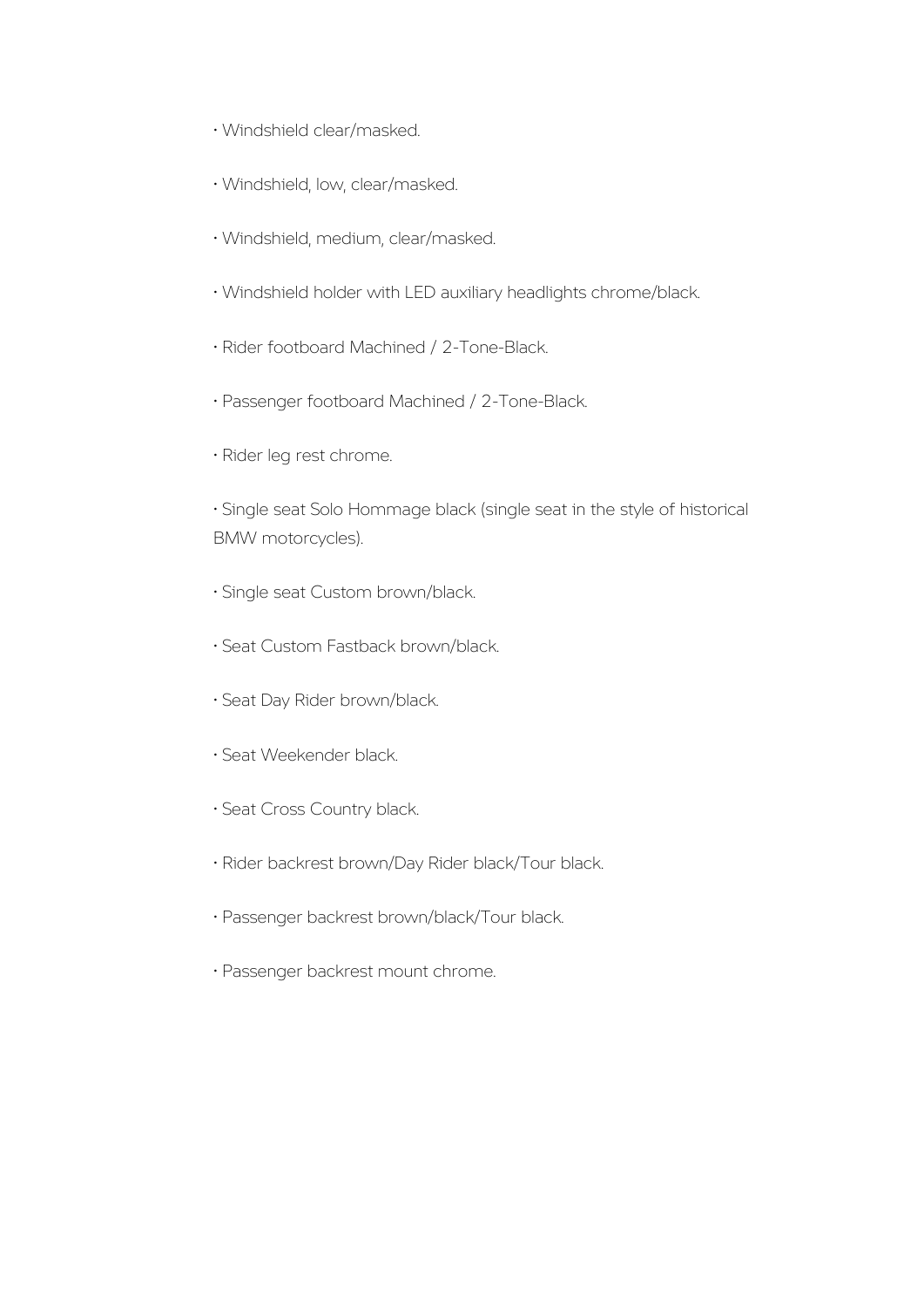# 6. Technical data.



| <b>Engine</b>                          |                                       | <b>BMWR18</b>                                                               |
|----------------------------------------|---------------------------------------|-----------------------------------------------------------------------------|
| Capacity                               | cc / cu                               | 1,802 / 110                                                                 |
| Bore/stroke                            | mm                                    | 107.1/100                                                                   |
| Output                                 | kW/hp                                 | 67/91                                                                       |
| at engine speed                        | rpm                                   | 4,750                                                                       |
| Torque                                 | Nm                                    | 158                                                                         |
| at engine speed                        | rpm                                   | 3,000                                                                       |
| Type                                   |                                       | Air/oil-cooled 2-cylinder 4-stroke boxer engine                             |
| No. of cylinders                       |                                       | 2                                                                           |
| Compression/fuel                       |                                       | 9.6:1 / premium unleaded (95-98 RON)                                        |
| Valve/accelerator actuation            |                                       | OHV                                                                         |
| Valves per cylinder                    |                                       | $\overline{4}$                                                              |
| $\varnothing$ intake/outlet            | mm                                    | 41.2/35.0                                                                   |
| $\varnothing$ throttle valves          | mm                                    | 48                                                                          |
| Engine control                         |                                       | BMS-O                                                                       |
| Emission control                       |                                       | Closed-loop 3-way catalytic converter, EU5 exhaust standard                 |
|                                        |                                       |                                                                             |
| <b>Electrical system</b><br>Alternator | W                                     | 600                                                                         |
| Battery                                | V/Ah                                  | 12/26 maintenance-free                                                      |
| Headlight                              |                                       | LED low beam with projection module<br>LED high beam with projection module |
| Starter                                | kW                                    | 1.5                                                                         |
| <b>Power transmission - gearbox</b>    |                                       |                                                                             |
| Clutch                                 |                                       | Hydraulically activated single-disc dry clutch                              |
| Gearbox                                |                                       | Constant-mesh 6-speed gearbox                                               |
|                                        |                                       |                                                                             |
| Primary ratio                          |                                       | 1.16                                                                        |
| Transmission ratios                    | I                                     | 2,438                                                                       |
|                                        | $\begin{array}{c} \hline \end{array}$ | 1,696                                                                       |
|                                        | $\left\vert \right\vert \right\vert$  | 1,296                                                                       |
|                                        | $\mathsf{N}$                          | 1,065                                                                       |
|                                        | V                                     | 0,903                                                                       |
|                                        | VI                                    | 0,784                                                                       |
| Rear wheel drive                       |                                       | Universal shaft                                                             |
| Transmission ratio                     |                                       | 3.091                                                                       |
| <b>Suspension</b>                      |                                       |                                                                             |
| Frame construction type                |                                       | Double-loop steel tube frame                                                |
| Front wheel control                    |                                       | Telescopic fork, fork tube Ø 49 mm                                          |
| Rear wheel control                     |                                       | Cantilever                                                                  |
|                                        |                                       |                                                                             |
| Total spring travel, front/rear        | mm                                    | 120/90                                                                      |
| Wheel castor<br>Wheelbase              | mm                                    | 150.0<br>1,731                                                              |
| Steering head angle                    | mm<br>$\circ$                         | 57.3                                                                        |
| <b>Brakes</b>                          | front                                 | Twin disc brake Ø 300 mm                                                    |
|                                        | rear                                  | Single disc brake Ø 300 mm                                                  |
|                                        |                                       | BMW Motorrad Integral ABS (part-integral)                                   |
| ABS                                    |                                       |                                                                             |